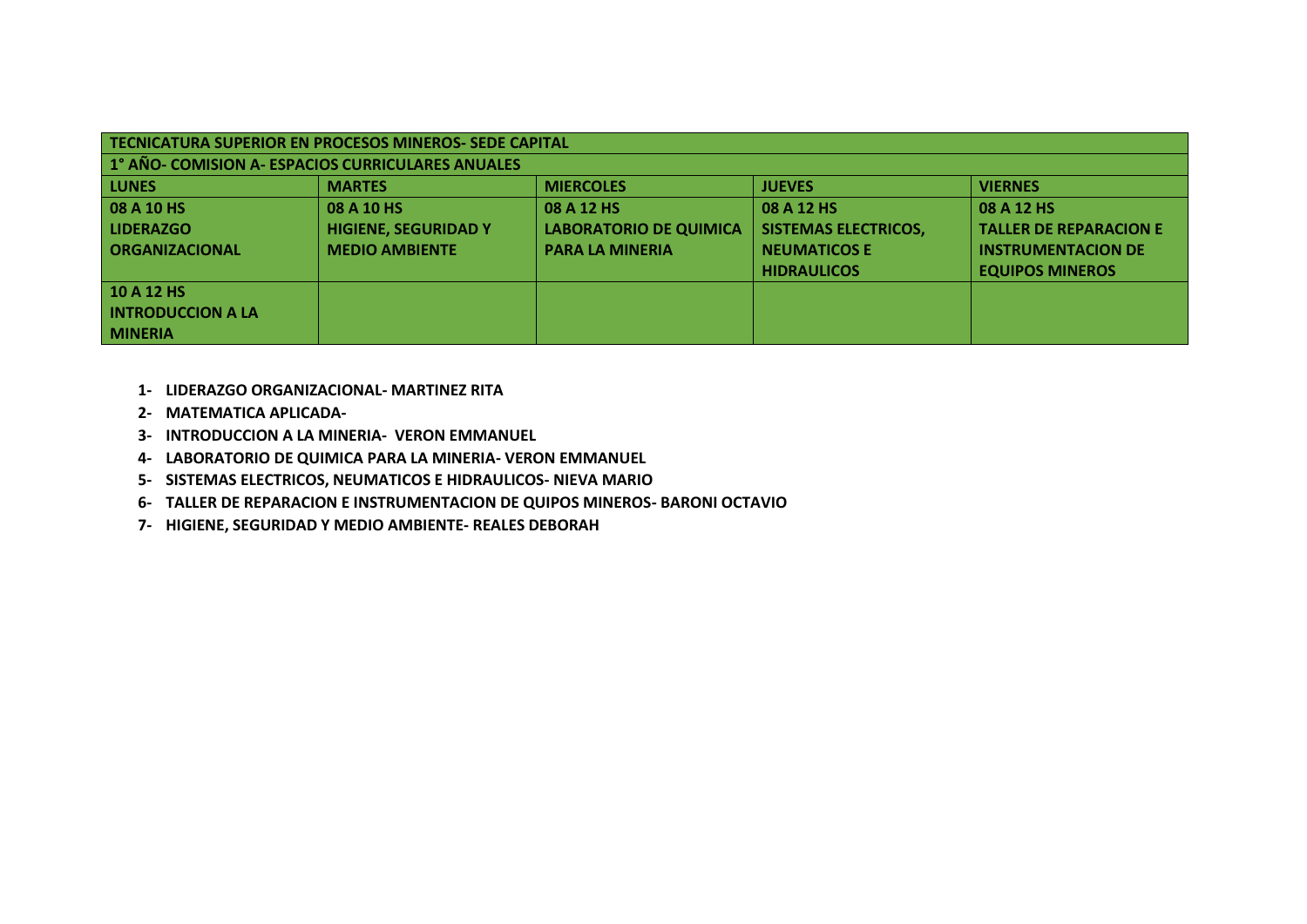| <b>TECNICATURA SUPERIOR EN PROCESOS MINEROS- SEDE CAPITAL</b> |                       |                             |                               |                             |
|---------------------------------------------------------------|-----------------------|-----------------------------|-------------------------------|-----------------------------|
| 1° AÑO- COMISION B- ESPACIOS CURRICULARES ANUALES             |                       |                             |                               |                             |
| <b>LUNES</b>                                                  | <b>MARTES</b>         | <b>MIERCOLES</b>            | <b>JUEVES</b>                 | <b>VIERNES</b>              |
| 08 A 12 HS                                                    | 08 A 10 HS            | 08 A 10 HS                  | 08 A 12 HS                    | 08 A 12 HS                  |
| <b>TALLER DE REPARACION E</b>                                 | <b>LIDERAZGO</b>      | <b>HIGIENE, SEGURIDAD Y</b> | <b>LABORATORIO DE QUIMICA</b> | <b>SISTEMAS ELECTRICOS,</b> |
| <b>INSTRUMENTACION DE</b>                                     | <b>ORGANIZACIONAL</b> | <b>MEDIO AMBIENTE</b>       | <b>PARA LA MINERIA</b>        | <b>NEUMATICOS E</b>         |
| <b>EQUIPOS MINEROS</b>                                        |                       |                             |                               | <b>HIDRAULICOS</b>          |
|                                                               |                       | 10 A 12 HS                  |                               |                             |
|                                                               |                       | <b>INTRODUCCION A LA</b>    |                               |                             |
|                                                               |                       | <b>MINERIA</b>              |                               |                             |

 **1-LIDERAZGO ORGANIZACIONAL- MARTINEZ RITA**

- **2- MATEMATICA APLICADA-**
- **3- INTRODUCCION A LA MINERIA- CHOQUE BENJAMIN**
- **4- LABORATORIO DE QUIMICA PARA LA MINERIA- VERON EMMANUEL**
- **5- SISTEMAS ELECTRICOS, NEUMATICOS E HIDRAULICOS- NIEVA MARIO**
- **6- TALLER DE REPARACION E INSTRUMENTACION DE QUIPOS MINEROS- BARONI OCTAVIO**
- **7- HIGIENE, SEGURIDAD Y MEDIO AMBIENTE- REALES DEBORAH**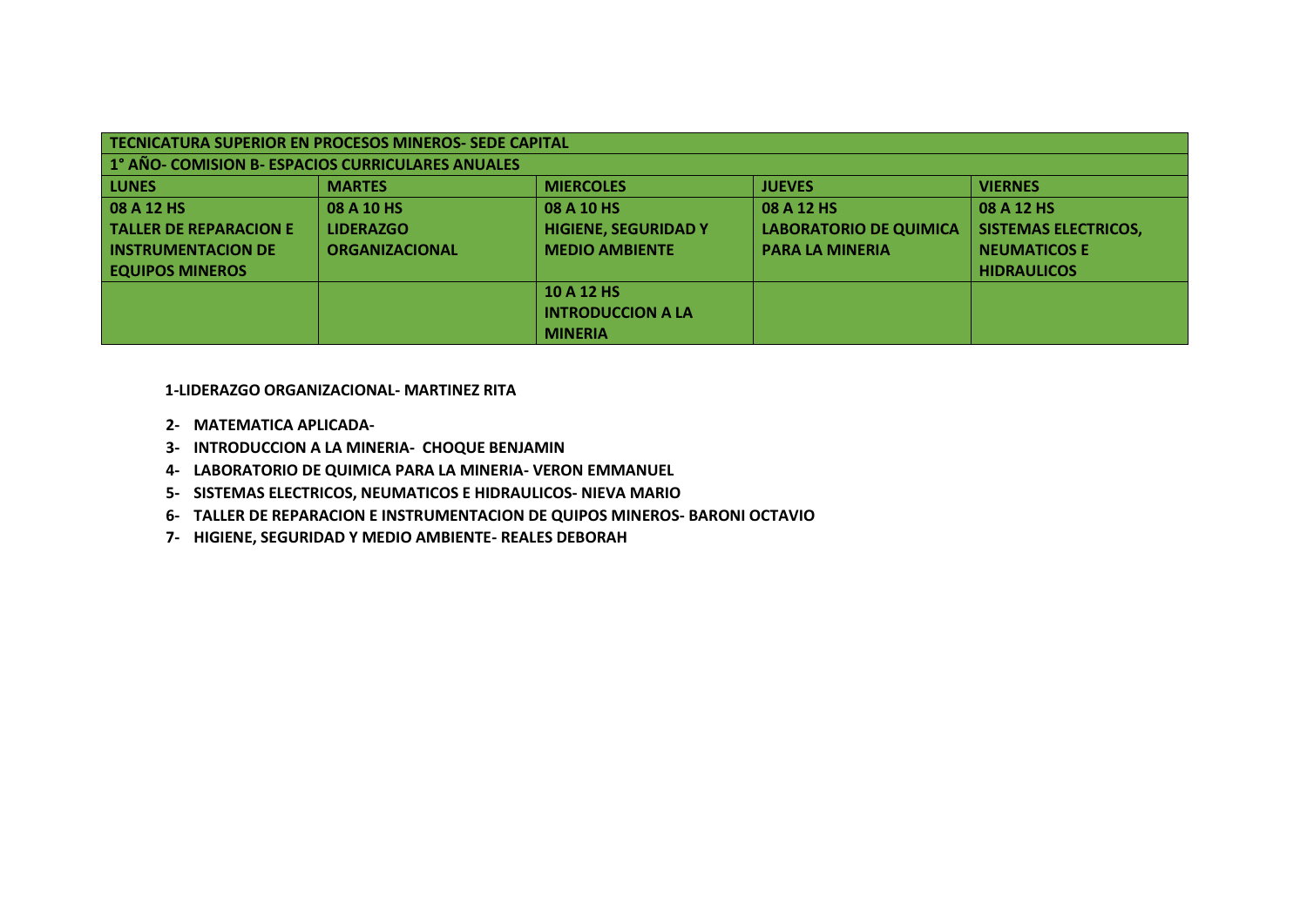| TECNICATURA SUPERIOR EN PROCESOS MINEROS- SEDE CAPITAL |                                                   |                       |                             |                               |
|--------------------------------------------------------|---------------------------------------------------|-----------------------|-----------------------------|-------------------------------|
|                                                        | 1° AÑO- COMISION C- ESPACIOS CURRICULARES ANUALES |                       |                             |                               |
| <b>LUNES</b>                                           | <b>MARTES</b>                                     | <b>MIERCOLES</b>      | <b>JUEVES</b>               | <b>VIERNES</b>                |
| 08 A 12 HS                                             | 08 A 12 HS                                        | 08 A 10 HS            | 08 A 10 HS                  | 08 A 12 HS                    |
| <b>SISTEMAS ELECTRICOS,</b>                            | <b>TALLER DE REPARACION E</b>                     | <b>LIDERAZGO</b>      | <b>HIGIENE, SEGURIDAD Y</b> | <b>LABORATORIO DE QUIMICA</b> |
| <b>NEUMATICOS E</b>                                    | <b>INSTRUMENTACION DE</b>                         | <b>ORGANIZACIONAL</b> | <b>MEDIO AMBIENTE</b>       | <b>PARA LA MINERIA</b>        |
| <b>HIDRAULICOS</b>                                     | <b>EQUIPOS MINEROS</b>                            |                       |                             |                               |
|                                                        |                                                   |                       | 10 A 12 HS                  |                               |
|                                                        |                                                   |                       | <b>INTRODUCCION A LA</b>    |                               |
|                                                        |                                                   |                       | <b>MINERIA</b>              |                               |

- **1- LIDERAZGO ORGANIZACIONAL- MARTINEZ RITA**
- **2- MATEMATICA APLICADA-**
- **3- INTRODUCCION A LA MINERIA- CHOQUE BENJAMIN**
- **4- LABORATORIO DE QUIMICA PARA LA MINERIA- VERON EMMANUEL**
- **5- SISTEMAS ELECTRICOS, NEUMATICOS E HIDRAULICOS- NIEVA MARIO**
- **6- TALLER DE REPARACION E INSTRUMENTACION DE QUIPOS MINEROS- BARONI OCTAVIO**
- **7- HIGIENE, SEGURIDAD Y MEDIO AMBIENTE- REALES DEBORAH**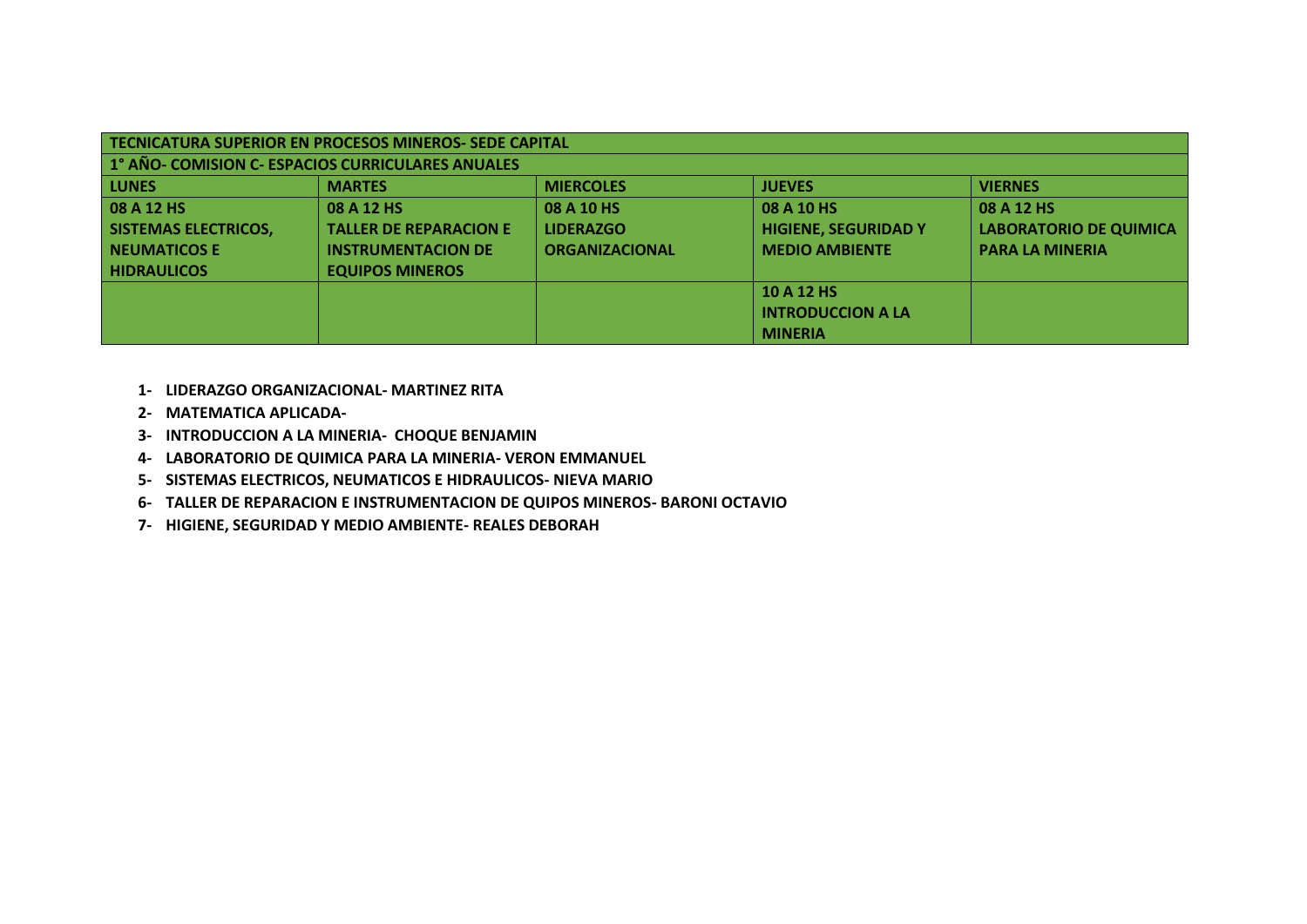| TECNICATURA SUPERIOR EN PROCESOS MINEROS- SEDE CAPITAL |                       |                             |                               |                             |
|--------------------------------------------------------|-----------------------|-----------------------------|-------------------------------|-----------------------------|
| 1° AÑO- COMISION D- ESPACIOS CURRICULARES ANUALES      |                       |                             |                               |                             |
| <b>LUNES</b>                                           | <b>MARTES</b>         | <b>MIERCOLES</b>            | <b>JUEVES</b>                 | <b>VIERNES</b>              |
| 08 A 12 HS                                             |                       | 08 A 12 HS                  | 08 A 12 HS                    | 08 A 10 HS                  |
| LABORATORIO DE QUIMICA                                 |                       | <b>SISTEMAS ELECTRICOS,</b> | <b>TALLER DE REPARACION E</b> | <b>HIGIENE, SEGURIDAD Y</b> |
| <b>PARA LA MINERIA</b>                                 |                       | <b>NEUMATICOS E</b>         | <b>INSTRUMENTACION DE</b>     | <b>MEDIO AMBIENTE</b>       |
|                                                        |                       | <b>HIDRAULICOS</b>          | <b>EQUIPOS MINEROS</b>        |                             |
|                                                        | 10 A 12 HS            |                             |                               | 10 A 12 HS                  |
|                                                        | <b>LIDERAZGO</b>      |                             |                               | <b>INTRODUCCION A LA</b>    |
|                                                        | <b>ORGANIZACIONAL</b> |                             |                               | <b>MINERIA</b>              |

- **1- LIDERAZGO ORGANIZACIONAL- MARTINEZ RITA**
- **2- MATEMATICA APLICADA-**
- **3- INTRODUCCION A LA MINERIA- AYBAR YAMIL**
- **4- LABORATORIO DE QUIMICA PARA LA MINERIA- AYBAR YAMIL**
- **5- SISTEMAS ELECTRICOS, NEUMATICOS E HIDRAULICOS- NIEVA MARIO**
- **6- TALLER DE REPARACION E INSTRUMENTACION DE QUIPOS MINEROS- BARONI OCTAVIO**
- **7- HIGIENE, SEGURIDAD Y MEDIO AMBIENTE- REALES DEBORAH**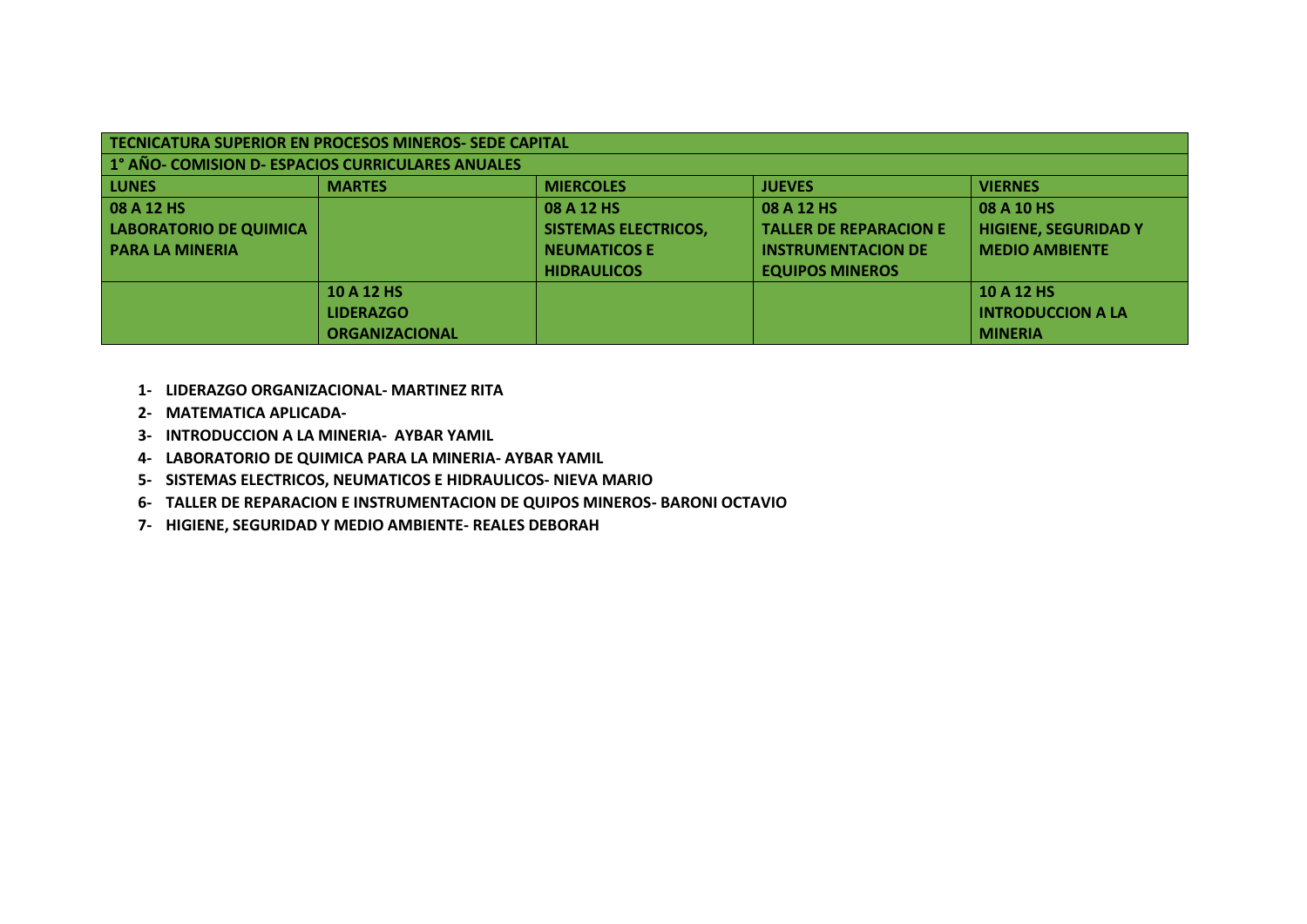| TECNICATURA SUPERIOR EN PROCESOS MINEROS- SEDE CAPITAL |                             |                               |                          |                               |
|--------------------------------------------------------|-----------------------------|-------------------------------|--------------------------|-------------------------------|
| 1° AÑO- COMISION E- ESPACIOS CURRICULARES ANUALES      |                             |                               |                          |                               |
| LUNES                                                  | <b>MARTES</b>               | <b>MIERCOLES</b>              | <b>JUEVES</b>            | <b>VIERNES</b>                |
|                                                        | 08 A 12 HS                  | 08 A 12 HS                    | 08 A 10 HS               | 08 A 12 HS                    |
|                                                        | <b>SISTEMAS ELECTRICOS,</b> | <b>TALLER DE REPARACION E</b> | <b>INTRODUCCION A LA</b> | <b>LABORATORIO DE QUIMICA</b> |
|                                                        | <b>NEUMATICOS E</b>         | <b>INSTRUMENTACION DE</b>     | <b>MINERIA</b>           | <b>PARA LA MINERIA</b>        |
|                                                        | <b>HIDRAULICOS</b>          | <b>EQUIPOS MINEROS</b>        |                          |                               |
| 10 A 12 HS                                             |                             |                               |                          |                               |
| LIDERAZGO                                              |                             |                               |                          |                               |
| <b>ORGANIZACIONAL</b>                                  |                             |                               |                          |                               |

- **1- LIDERAZGO ORGANIZACIONAL- MARTINEZ RITA**
- **2- MATEMATICA APLICADA-**
- **3- INTRODUCCION A LA MINERIA- CHOQUE BENJAMIN**
- **4- LABORATORIO DE QUIMICA PARA LA MINERIA- CHOQUE BENJAMIN**
- **5- SISTEMAS ELECTRICOS, NEUMATICOS E HIDRAULICOS- NIEVA MARIO**
- **6- TALLER DE REPARACION E INSTRUMENTACION DE QUIPOS MINEROS- BARONI OCTAVIO**
- **7- HIGIENE, SEGURIDAD Y MEDIO AMBIENTE-**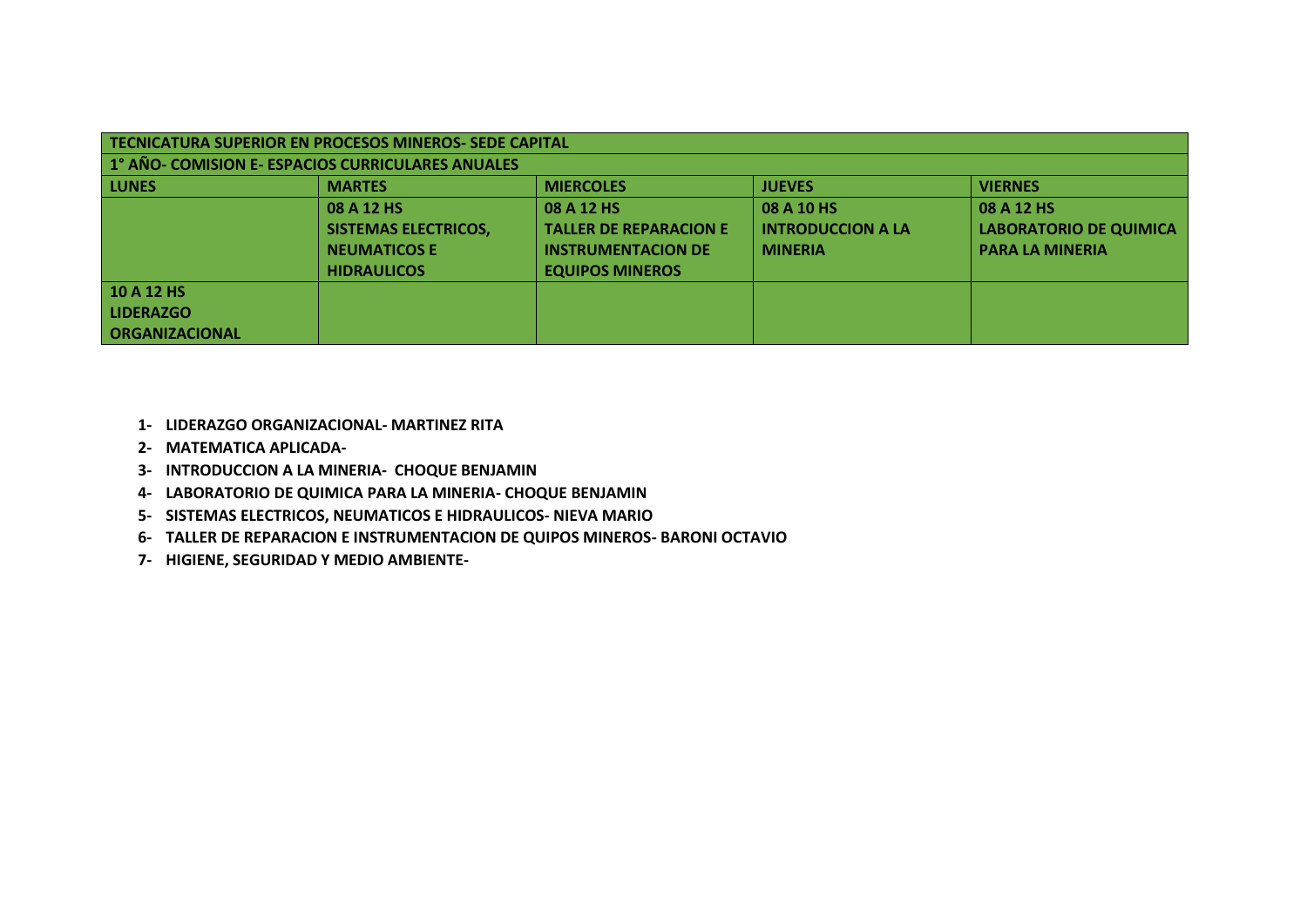| TECNICATURA SUPERIOR EN PROCESOS MINEROS-ANEXO BELEN |                               |                       |                               |                             |
|------------------------------------------------------|-------------------------------|-----------------------|-------------------------------|-----------------------------|
| 1° AÑO- COMISION F- ESPACIOS CURRICULARES ANUALES    |                               |                       |                               |                             |
| <b>LUNES</b>                                         | <b>MARTES</b>                 | <b>MIERCOLES</b>      | <b>JUEVES</b>                 | <b>VIERNES</b>              |
| 19 A 23 HS                                           | 19 A 23 HS                    | 19 A 21 HS            | 19 A 23 HS                    | 19 A 21 HS                  |
| SISTEMAS ELECTRICOS,                                 | <b>TALLER DE REPARACION E</b> | <b>LIDERAZGO</b>      | <b>LABORATORIO DE QUIMICA</b> | <b>HIGIENE, SEGURIDAD Y</b> |
| <b>NEUMATICOS E</b>                                  | <b>INSTRUMENTACION DE</b>     | <b>ORGANIZACIONAL</b> | <b>PARA LA MINERIA</b>        | <b>MEDIO AMBIENTE</b>       |
| <b>HIDRAULICOS</b>                                   | <b>EQUIPOS MINEROS</b>        |                       |                               |                             |
|                                                      |                               |                       |                               | 21 A 23 HS                  |
|                                                      |                               |                       |                               | <b>INTRODUCCION A LA</b>    |
|                                                      |                               |                       |                               | <b>MINERIA</b>              |

- **1- LIDERAZGO ORGANIZACIONAL- MARTINEZ RITA**
- **2- MATEMATICA APLICADA-**
- **3- INTRODUCCION A LA MINERIA- MEDALLA MURIANO FABIANA**
- **4- LABORATORIO DE QUIMICA PARA LA MINERIA- AYBAR YAMIL**
- **5- SISTEMAS ELECTRICOS, NEUMATICOS E HIDRAULICOS- SOTO WALTER**
- **6- TALLER DE REPARACION E INSTRUMENTACION DE EQUIPOS MINEROS- BARBERI MIGUEL**
- **7- HIGIENE, SEGURIDAD Y MEDIO AMBIENTE- MARCIAL MIRLA**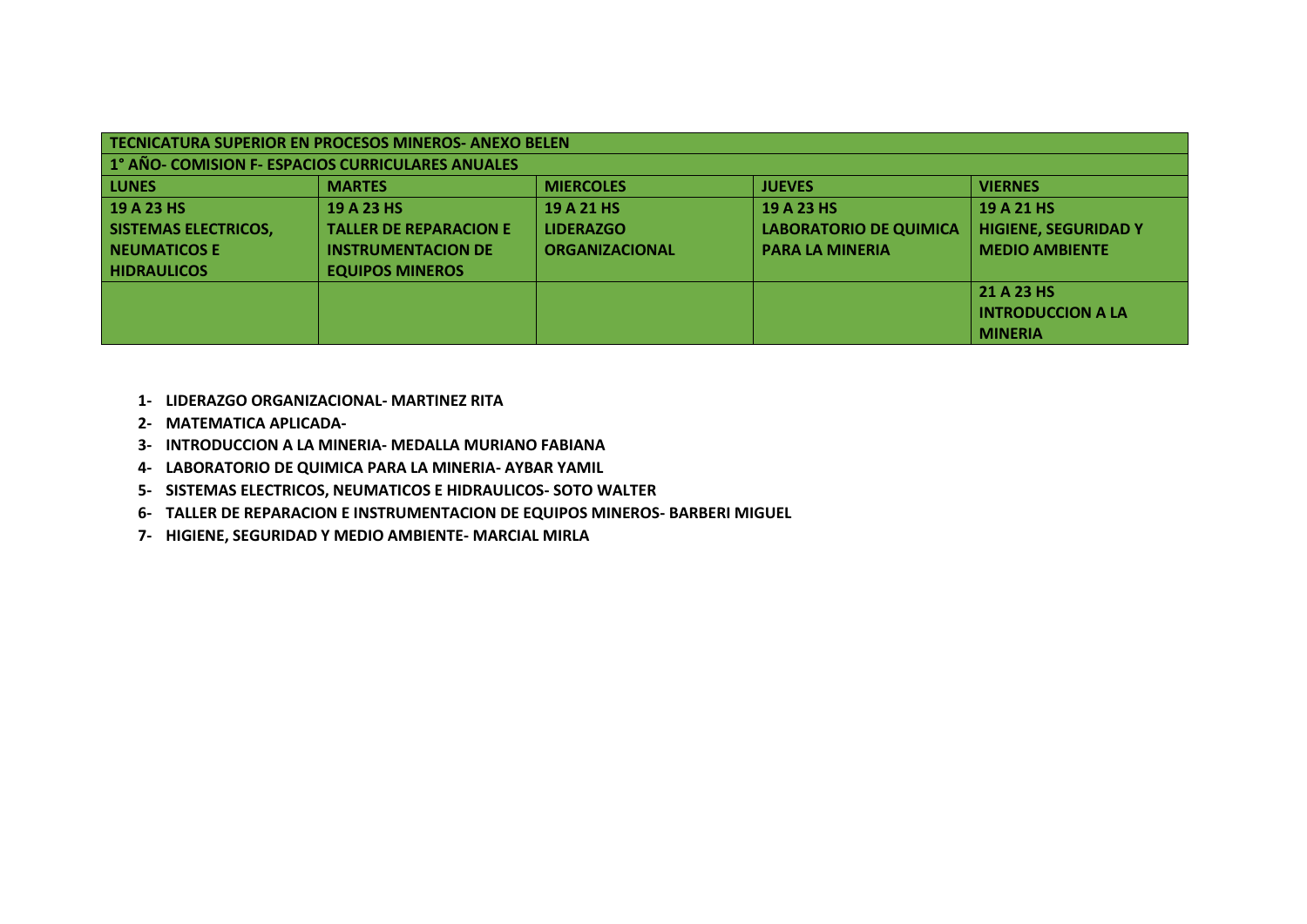| TECNICATURA SUPERIOR EN PROCESOS MINEROS- ANEXO BELEN |                               |                             |                            |                             |
|-------------------------------------------------------|-------------------------------|-----------------------------|----------------------------|-----------------------------|
| 1° AÑO- COMISION G- ESPACIOS CURRICULARES ANUALES     |                               |                             |                            |                             |
| <b>LUNES</b>                                          | <b>MARTES</b>                 | <b>MIERCOLES</b>            | <b>JUEVES</b>              | <b>VIERNES</b>              |
| 19 A 23 HS                                            | 19 A 23 HS                    | 19 A 21 HS                  | 19 A 21 HS                 | 19 A 23 HS                  |
| <b>TALLER DE REPARACION E</b>                         | <b>LABORATORIO DE QUIMICA</b> | <b>INTRODUCCION A LA</b>    | <b>LIDERAZGO</b>           | <b>SISTEMAS ELECTRICOS,</b> |
| <b>INSTRUMENTACION DE</b>                             | <b>PARA LA MINERIA</b>        | <b>MINERIA</b>              | <b>ORGANIZACIONAL</b>      | <b>NEUMATICOS E</b>         |
| <b>EQUIPOS MINEROS</b>                                |                               |                             |                            | <b>HIDRAULICOS</b>          |
|                                                       |                               | 21 A 23 HS                  | 21 A 23 HS                 |                             |
|                                                       |                               | <b>HIGIENE, SEGURIDAD Y</b> | <b>MATEMATICA APLICADA</b> |                             |
|                                                       |                               | <b>MEDIO AMBIENTE</b>       |                            |                             |

- **1- LIDERAZGO ORGANIZACIONAL- MARTINEZ RITA**
- **2- MATEMATICA APLICADA- PEÑALOZA JOSE**
- **3- INTRODUCCION A LA MINERIA- MEDALLA MURIANO FABIANA**
- **4- LABORATORIO DE QUIMICA PARA LA MINERIA- AYBAR YAMIL**
- **5- SISTEMAS ELECTRICOS, NEUMATICOS E HIDRAULICOS- SOTO WALTER**
- **6- TALLER DE REPARACION E INSTRUMENTACION DE EQUIPOS MINEROS- BARBERI MIGUEL**
- **7- HIGIENE, SEGURIDAD Y MEDIO AMBIENTE- MARCIAL MIRLA**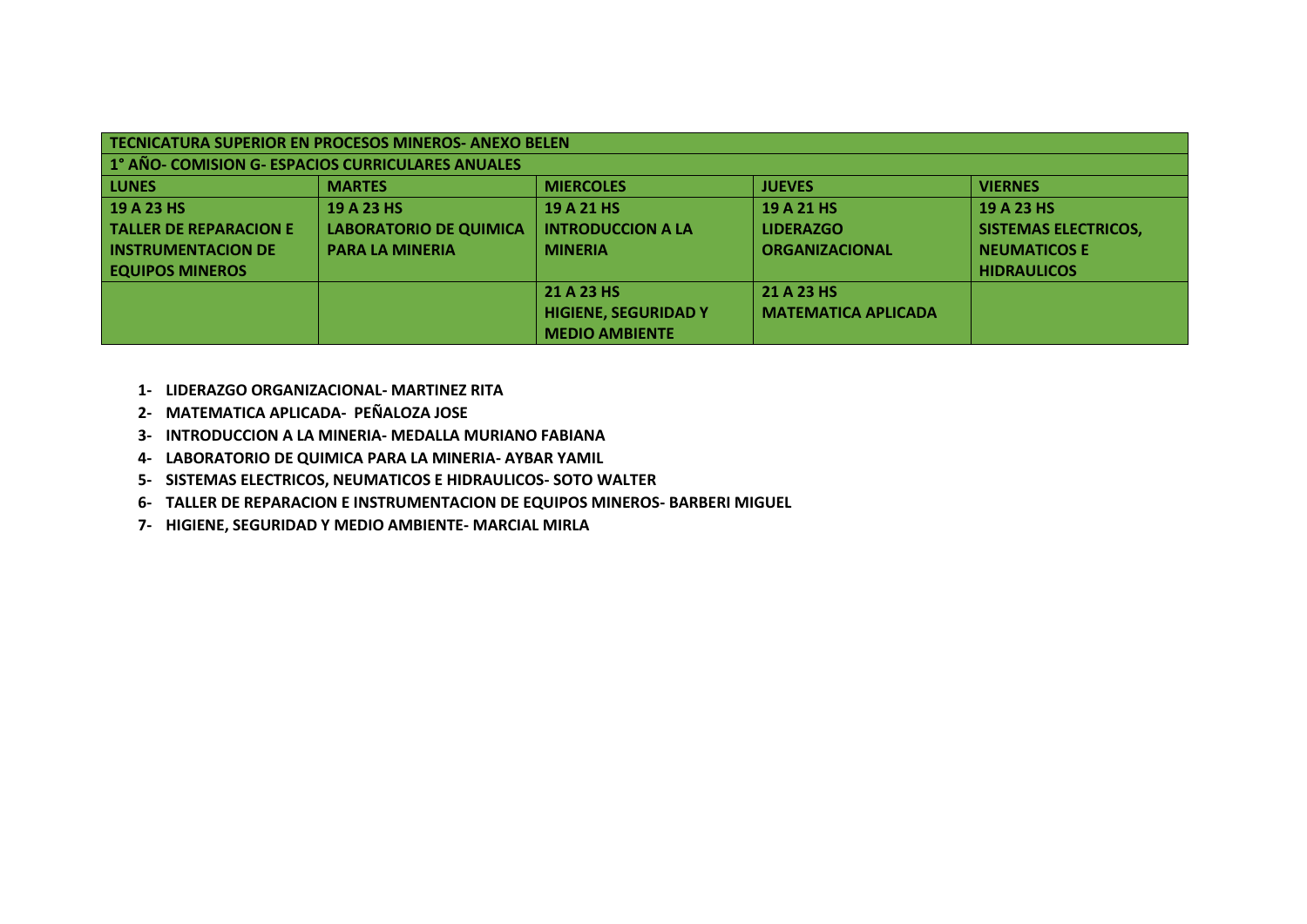| TECNICATURA SUPERIOR EN PROCESOS MINEROS-ANEXO BELEN |                             |                             |                               |                            |
|------------------------------------------------------|-----------------------------|-----------------------------|-------------------------------|----------------------------|
| 1° AÑO- COMISION H- ESPACIOS CURRICULARES ANUALES    |                             |                             |                               |                            |
| <b>LUNES</b>                                         | <b>MARTES</b>               | <b>MIERCOLES</b>            | <b>JUEVES</b>                 | <b>VIERNES</b>             |
| 14:30 A 18:30 HS                                     | 19 A 21 HS                  | 19 A 23 HS                  | 19 A 23 HS                    | 19 A 21 HS                 |
| LABORATORIO DE QUIMICA                               | <b>INTRODUCCION A LA</b>    | <b>SISTEMAS ELECTRICOS,</b> | <b>TALLER DE REPARACION E</b> | <b>MATEMATICA APLICADA</b> |
| <b>PARA LA MINERIA</b>                               | <b>MINERIA</b>              | <b>NEUMATICOS E</b>         | <b>INSTRUMENTACION DE</b>     |                            |
|                                                      |                             | <b>HIDRAULICOS</b>          | <b>EQUIPOS MINEROS</b>        |                            |
|                                                      | 21 A 23 HS                  |                             |                               | 21 A 23 HS                 |
|                                                      | <b>HIGIENE, SEGURIDAD Y</b> |                             |                               | <b>LIDERAZGO</b>           |
|                                                      | <b>MEDIO AMBIENTE</b>       |                             |                               | <b>ORGANIZACIONAL</b>      |

- **1- LIDERAZGO ORGANIZACIONAL- MARTINEZ RITA**
- **2- MATEMATICA APLICADA- PEÑALOZA JOSE**
- **3- INTRODUCCION A LA MINERIA- MEDALLA MURIANO FABIANA**
- **4- LABORATORIO DE QUIMICA PARA LA MINERIA- CHOQUE BENJAMIN**
- **5- SISTEMAS ELECTRICOS, NEUMATICOS E HIDRAULICOS- SOTO WALTER**
- **6- TALLER DE REPARACION E INSTRUMENTACION DE EQUIPOS MINEROS- BARBERI MIGUEL**
- **7- HIGIENE, SEGURIDAD Y MEDIO AMBIENTE- MARCIAL MIRLA**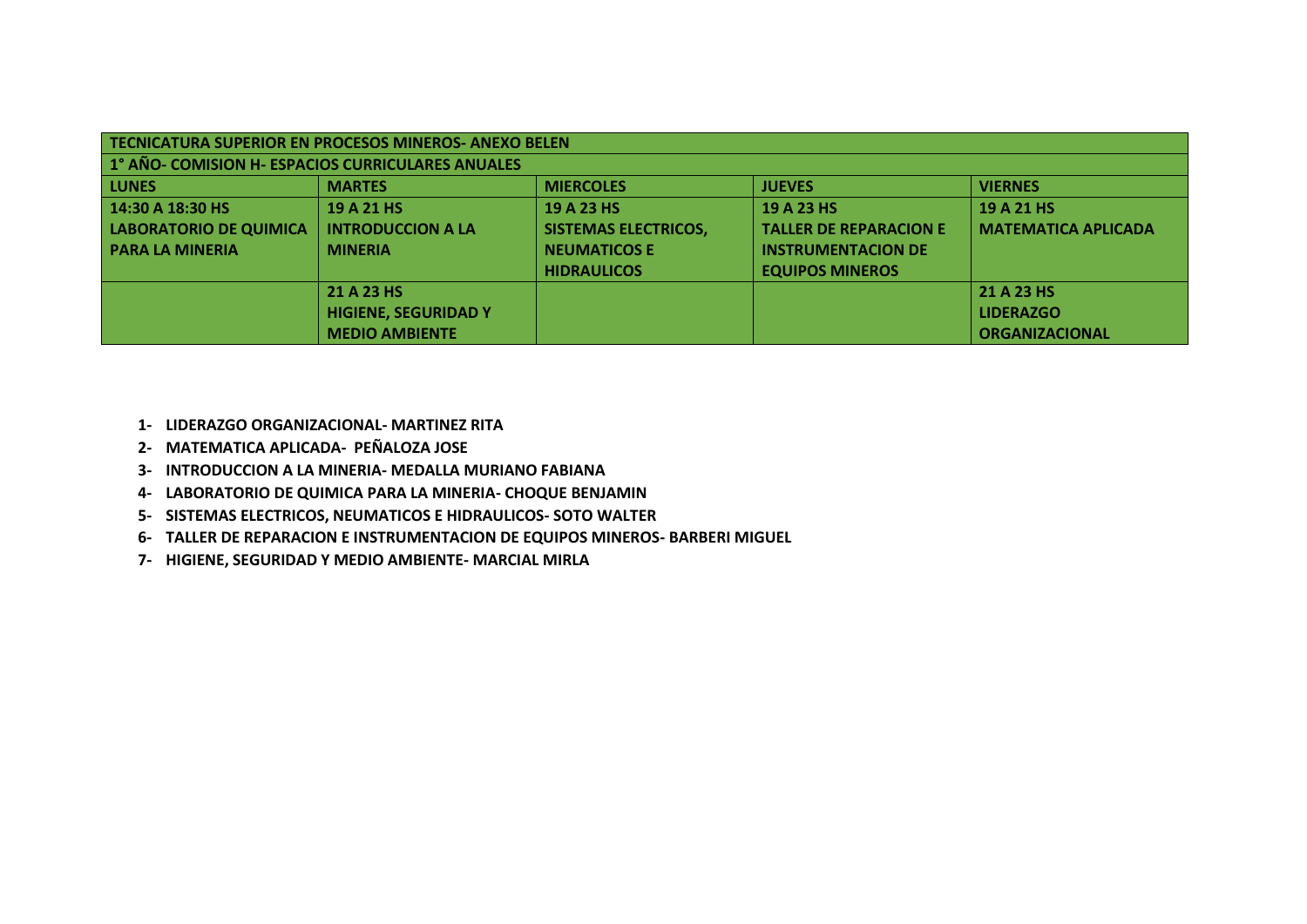| TECNICATURA SUPERIOR EN PROCESOS MINEROS- ANEXO BELEN |                             |                               |                             |                       |  |
|-------------------------------------------------------|-----------------------------|-------------------------------|-----------------------------|-----------------------|--|
| 1° AÑO- COMISION I- ESPACIOS CURRICULARES ANUALES     |                             |                               |                             |                       |  |
| <b>LUNES</b>                                          | <b>MARTES</b>               | <b>MIERCOLES</b>              | <b>JUEVES</b>               | <b>VIERNES</b>        |  |
| 19 A 23 HS                                            | 19 A 21 HS                  | 19 A 23 HS                    | 19 A 23 HS                  | 19 A 21 HS            |  |
| LABORATORIO DE QUIMICA                                | <b>HIGIENE, SEGURIDAD Y</b> | <b>TALLER DE REPARACION E</b> | <b>SISTEMAS ELECTRICOS,</b> | <b>LIDERAZGO</b>      |  |
| <b>PARA LA MINERIA</b>                                | <b>MEDIO AMBIENTE</b>       | <b>INSTRUMENTACION DE</b>     | <b>NEUMATICOS E</b>         | <b>ORGANIZACIONAL</b> |  |
|                                                       |                             | <b>EQUIPOS MINEROS</b>        | <b>HIDRAULICOS</b>          |                       |  |
|                                                       | 21 A 23 HS                  |                               |                             |                       |  |
| <b>INTRODUCCION A LA</b>                              |                             |                               |                             |                       |  |
|                                                       | <b>MINERIA</b>              |                               |                             |                       |  |

- **1- LIDERAZGO ORGANIZACIONAL- MARTINEZ RITA**
- **2- MATEMATICA APLICADA-**
- **3- INTRODUCCION A LA MINERIA- MEDALLA MURIANO FABIANA**
- **4- LABORATORIO DE QUIMICA PARA LA MINERIA- CHOQUE BENJAMIN**
- **5- SISTEMAS ELECTRICOS, NEUMATICOS E HIDRAULICOS- SOTO WALTER**
- **6- TALLER DE REPARACION E INSTRUMENTACION DE EQUIPOS MINEROS- BARBERI MIGUEL**
- **7- HIGIENE, SEGURIDAD Y MEDIO AMBIENTE- MARCIAL MIRLA**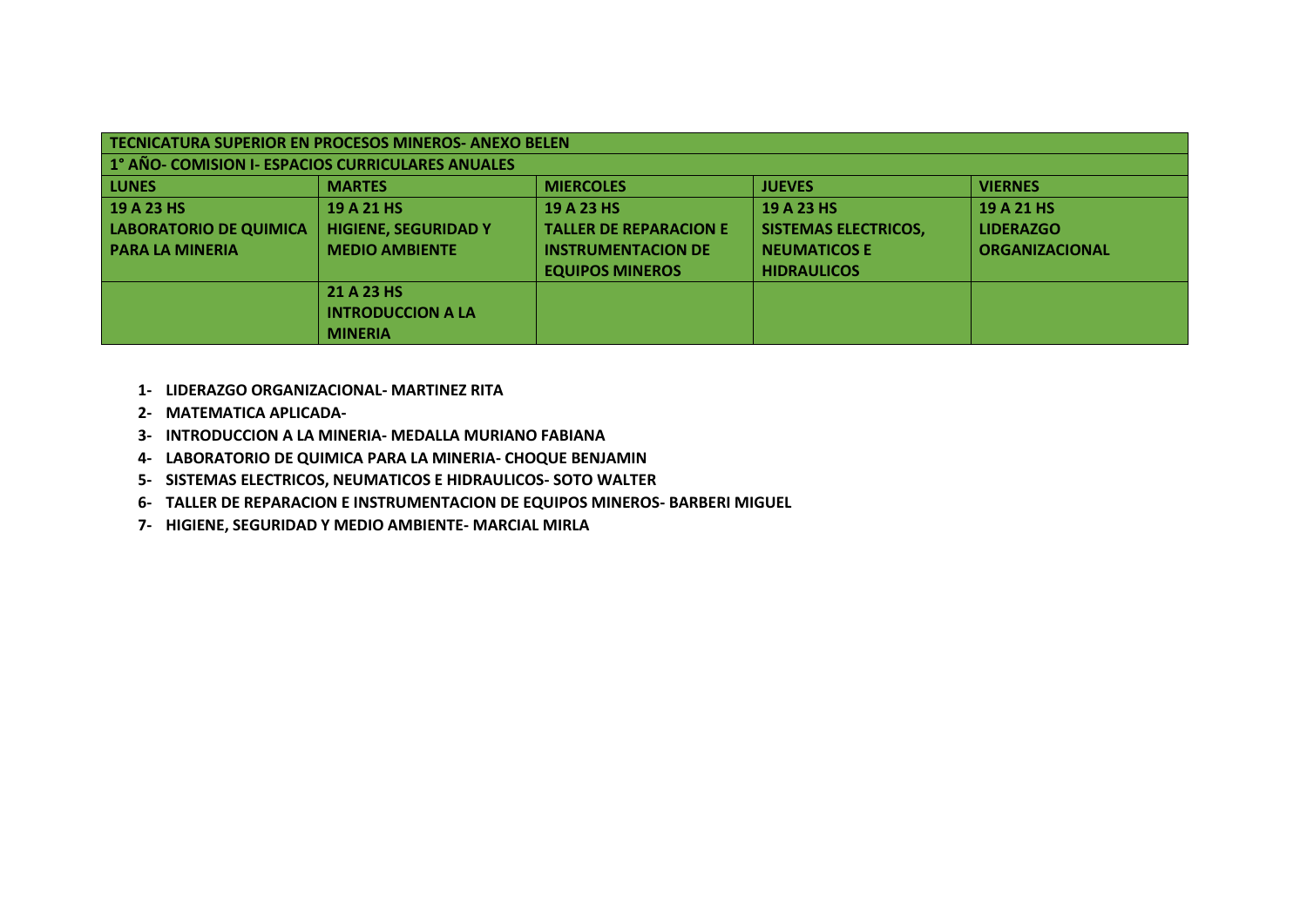| TECNICATURA SUPERIOR EN PROCESOS MINEROS-ANEXO BELEN |                             |                               |                            |                               |
|------------------------------------------------------|-----------------------------|-------------------------------|----------------------------|-------------------------------|
| 1° AÑO- COMISION J- ESPACIOS CURRICULARES ANUALES    |                             |                               |                            |                               |
| <b>LUNES</b>                                         | <b>MARTES</b>               | <b>MIERCOLES</b>              | <b>JUEVES</b>              | <b>VIERNES</b>                |
| 19 A 21 HS                                           | 19 A 23 HS                  | 19 A 23 HS                    | 19 A 21 HS                 | 19 A 23 HS                    |
| <b>HIGIENE, SEGURIDAD Y</b>                          | <b>SISTEMAS ELECTRICOS,</b> | <b>LABORATORIO DE QUIMICA</b> | <b>MATEMATICA APLICADA</b> | <b>TALLER DE REPARACION E</b> |
| <b>MEDIO AMBIENTE</b>                                | <b>NEUMATICOS E</b>         | <b>PARA LA MINERIA</b>        |                            | <b>INSTRUMENTACION DE</b>     |
|                                                      | <b>HIDRAULICOS</b>          |                               |                            | <b>EQUIPOS MINEROS</b>        |
| 21 A 23 HS                                           |                             |                               | 21 A 23 HS                 |                               |
| <b>INTRODUCCION A LA</b>                             |                             |                               | <b>LIDERAZGO</b>           |                               |
| <b>MINERIA</b>                                       |                             |                               | <b>ORGANIZACIONAL</b>      |                               |

- **1- LIDERAZGO ORGANIZACIONAL- MARTINEZ RITA**
- **2- MATEMATICA APLICADA- PEÑALOZA JOSE**
- **3- INTRODUCCION A LA MINERIA- MEDALLA MURIANO FABIANA**
- **4- LABORATORIO DE QUIMICA PARA LA MINERIA- AYBAR YAMIL**
- **5- SISTEMAS ELECTRICOS, NEUMATICOS E HIDRAULICOS- SOTO WALTER**
- **6- TALLER DE REPARACION E INSTRUMENTACION DE EQUIPOS MINEROS- BARBERI MIGUEL**
- **7- HIGIENE, SEGURIDAD Y MEDIO AMBIENTE- MARCIAL MIRLA**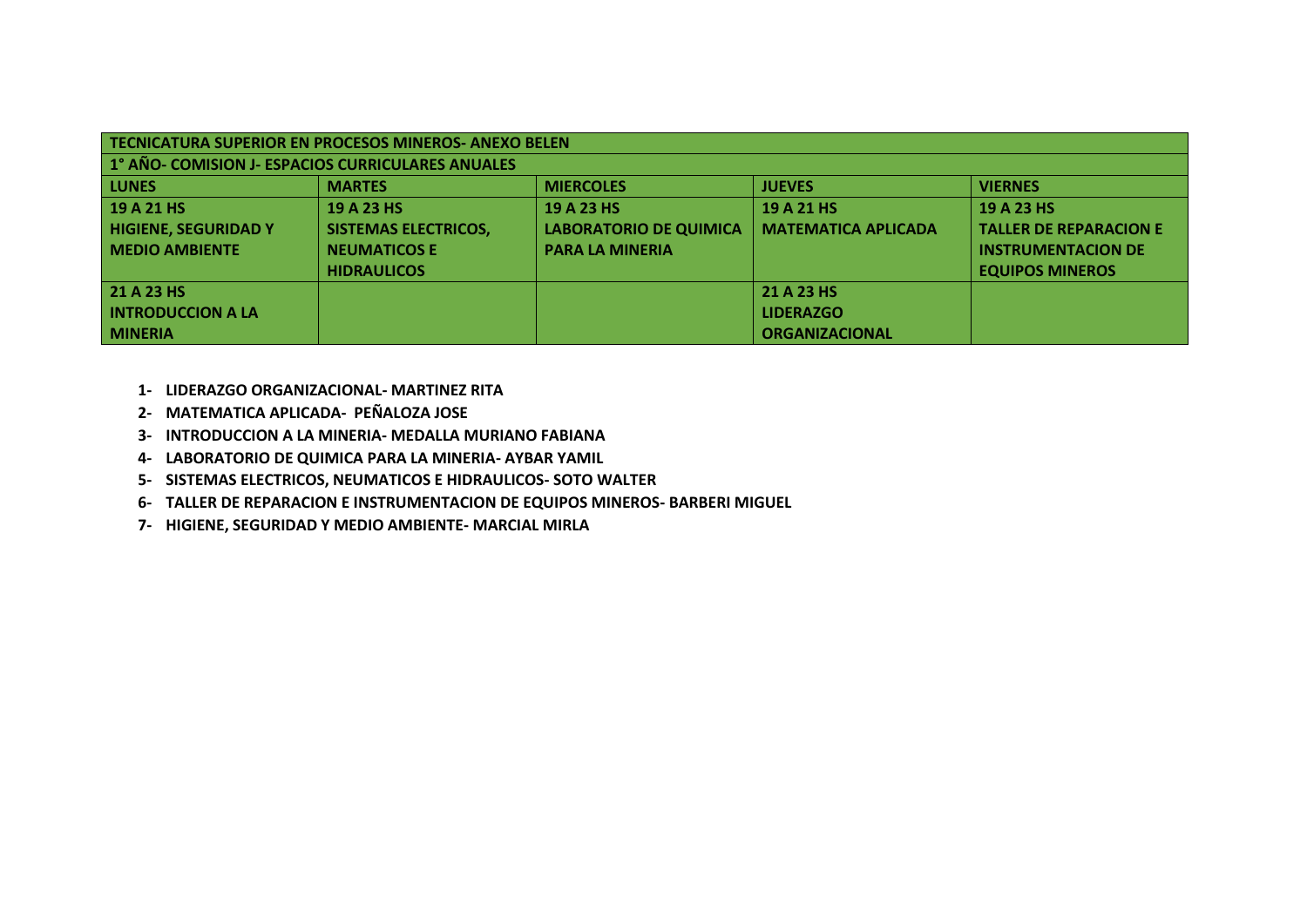| TECNICATURA SUPERIOR EN PROCESOS MINEROS- ANEXO HUALFIN |                               |                  |                            |                             |
|---------------------------------------------------------|-------------------------------|------------------|----------------------------|-----------------------------|
| 1° AÑO- COMISION K- ESPACIOS CURRICULARES ANUALES       |                               |                  |                            |                             |
| <b>LUNES</b>                                            | <b>MARTES</b>                 | <b>MIERCOLES</b> | <b>JUEVES</b>              | <b>VIERNES</b>              |
|                                                         | 14 A 18 HS                    |                  | 19 A 21 HS                 |                             |
|                                                         | <b>LABORATORIO DE QUIMICA</b> |                  | <b>MATEMATICA APLICADA</b> |                             |
|                                                         | <b>PARA LA MINERIA</b>        |                  |                            |                             |
|                                                         |                               |                  |                            | 21 A 23 HS                  |
|                                                         |                               |                  |                            | <b>HIGIENE, SEGURIDAD Y</b> |
|                                                         |                               |                  |                            | <b>MEDIO AMBIENTE</b>       |

**\*OBSERVACION: INTRODUCCION A LA MINERA- SABADOS DE 08 A 10 HS.**

- **1- LIDERAZGO ORGANIZACIONAL-**
- **2- MATEMATICA APLICADA- GUERRERO JUAN**
- **3- INTRODUCCION A LA MINERIA- MEDALLA MURIANO FABIANA**
- **4- LABORATORIO DE QUIMICA PARA LA MINERIA- SANAGUA MATIAS**
- **5- SISTEMAS ELECTRICOS, NEUMATICOS E HIDRAULICOS-**
- **6- TALLER DE REPARACION E INSTRUMENTACION DE EQUIPOS MINEROS-**
- **7- HIGIENE, SEGURIDAD Y MEDIO AMBIENTE- VACAZUR HORACIO**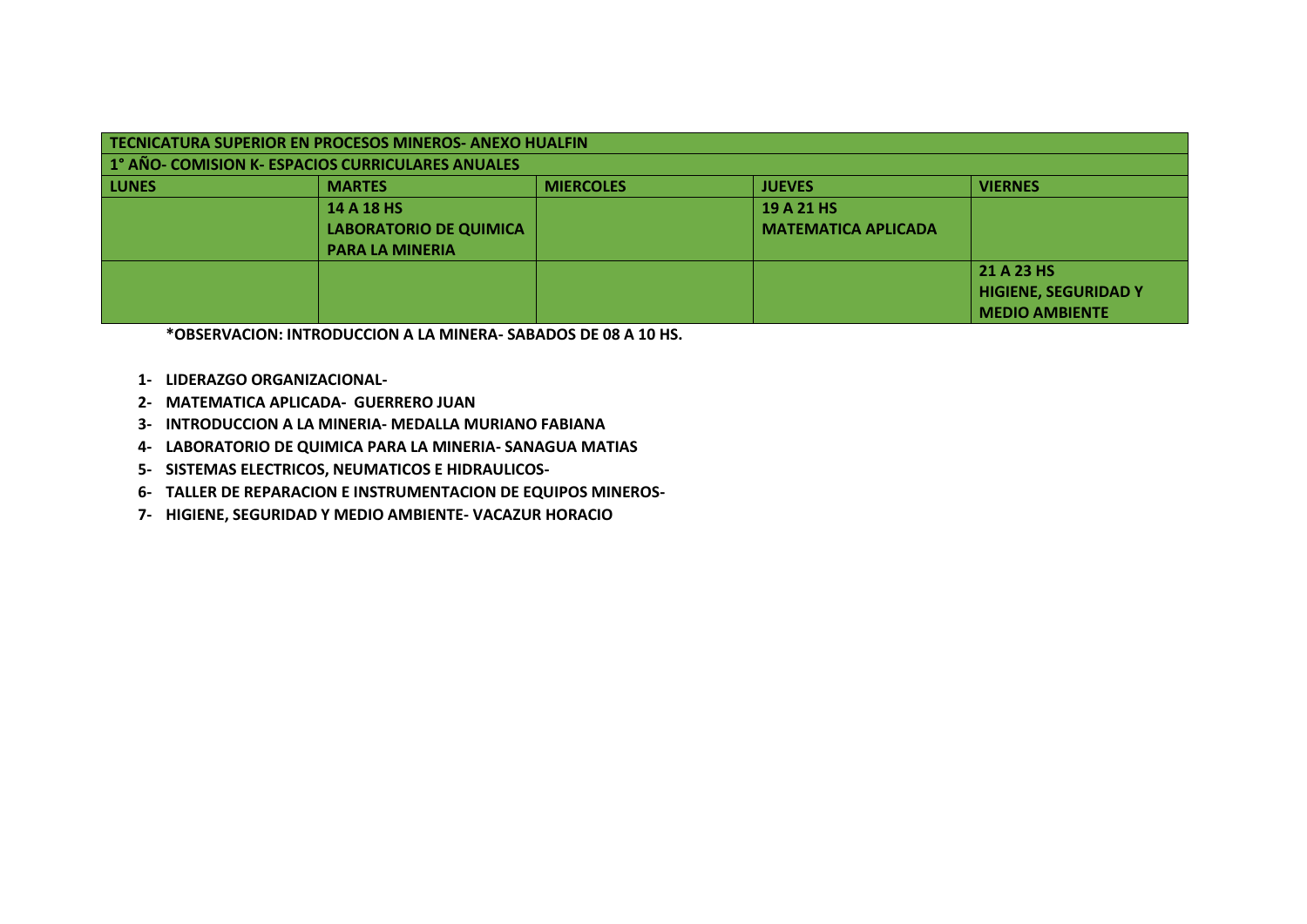| TECNICATURA SUPERIOR EN PROCESOS MINEROS- ANEXO HUALFIN<br>1° AÑO- COMISION J- ESPACIOS CURRICULARES ANUALES |                               |                  |                            |                             |  |
|--------------------------------------------------------------------------------------------------------------|-------------------------------|------------------|----------------------------|-----------------------------|--|
| <b>LUNES</b>                                                                                                 | <b>MARTES</b>                 | <b>MIERCOLES</b> | <b>JUEVES</b>              | <b>VIERNES</b>              |  |
|                                                                                                              | 19 A 23 HS                    |                  |                            | 19 A 21 HS                  |  |
|                                                                                                              | <b>LABORATORIO DE QUIMICA</b> |                  |                            | <b>HIGIENE, SEGURIDAD Y</b> |  |
|                                                                                                              | <b>PARA LA MINERIA</b>        |                  |                            | <b>MEDIO AMBIENTE</b>       |  |
| 21 A 23 HS                                                                                                   |                               |                  |                            |                             |  |
|                                                                                                              |                               |                  | <b>MATEMATICA APLICADA</b> |                             |  |

**OBSERVACION: INTRODUCCION A LA MINERIA- SABADOS 10 A 12 HS.**

- **1- LIDERAZGO ORGANIZACIONAL-**
- **2- MATEMATICA APLICADA- GUERRERO JUAN**
- **3- INTRODUCCION A LA MINERIA- MEDALLA MURIANO FABIANA**
- **4- LABORATORIO DE QUIMICA PARA LA MINERIA- SANAGUA MATIAS**
- **5- SISTEMAS ELECTRICOS, NEUMATICOS E HIDRAULICOS-**
- **6- TALLER DE REPARACION E INSTRUMENTACION DE EQUIPOS MINEROS-**
- **7- HIGIENE, SEGURIDAD Y MEDIO AMBIENTE- VACAZUR HORACIO**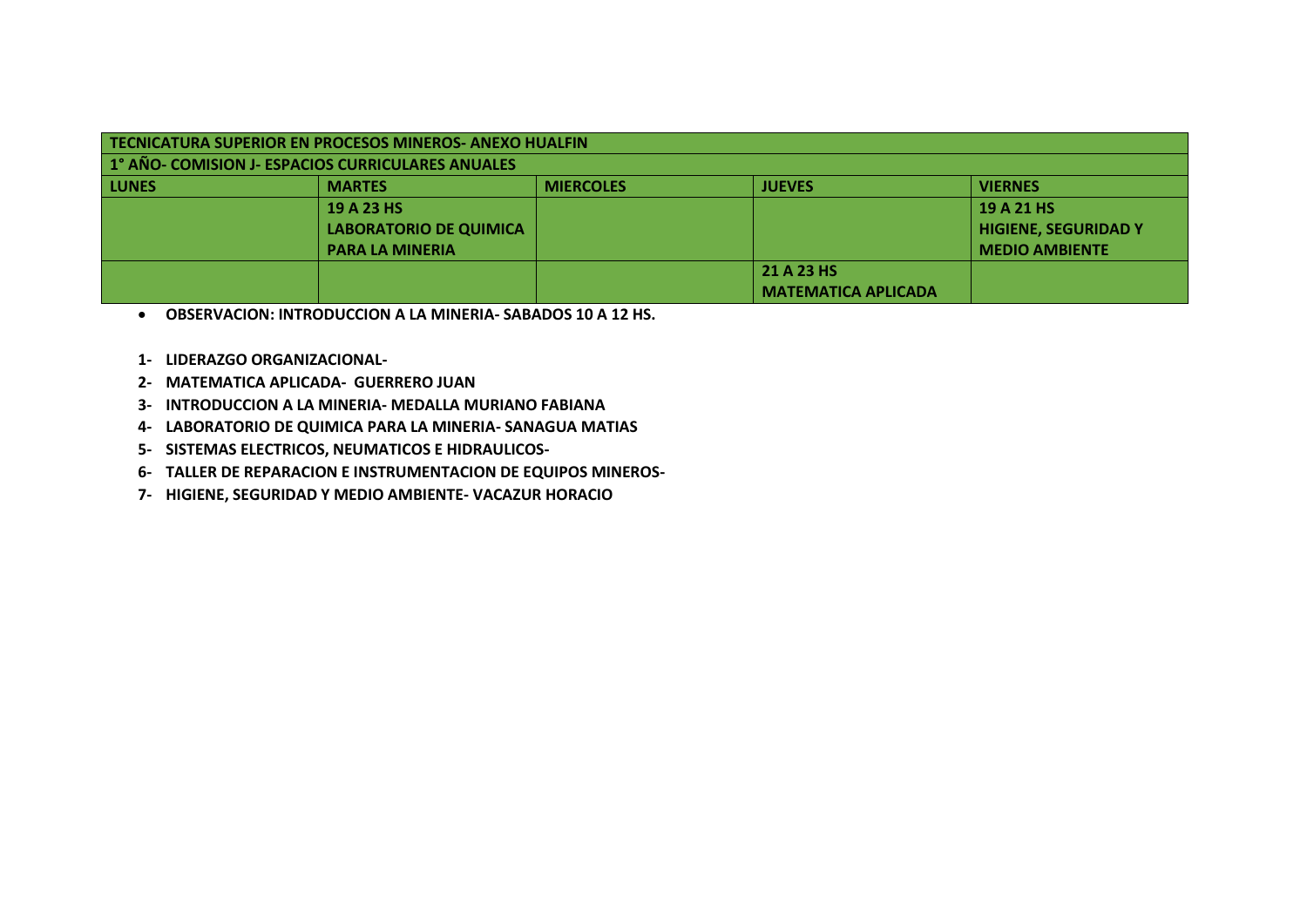| TECNICATURA SUPERIOR EN PROCESOS MINEROS- SEDE CAPITAL |                                                   |                  |               |                            |  |
|--------------------------------------------------------|---------------------------------------------------|------------------|---------------|----------------------------|--|
|                                                        | 2° AÑO- COMISION A- ESPACIOS CURRICULARES ANUALES |                  |               |                            |  |
| <b>LUNES</b>                                           | <b>MARTES</b>                                     | <b>MIERCOLES</b> | <b>JUEVES</b> | <b>VIERNES</b>             |  |
|                                                        | 08 A 10 HS                                        |                  |               | 08 A 12 HS                 |  |
|                                                        | <b>COMUNICACIÓN Y</b>                             |                  |               | <b>LOGISTICA Y</b>         |  |
|                                                        | <b>REDACCION DE INFORMES</b>                      |                  |               | <b>PLANIFICACION DE</b>    |  |
|                                                        | <b>TECNICOS</b>                                   |                  |               | <b>OPERCAIONES MINERAS</b> |  |
|                                                        | 10 A 12 HS                                        | 10 A 12 HS       |               | 14 A 18 HS                 |  |
|                                                        | <b>LEGISLACION MINERA Y</b>                       | <b>INGLES I</b>  |               | <b>PRACTICA</b>            |  |
|                                                        | <b>MEDIO AMBIENTE</b>                             |                  |               | <b>PROFESIONALIZANTE I</b> |  |

- **1- COMUNICACIÓN Y REDACCION DE INFORMES TECNICOS- PERALTA ROMINA**
- **2- INGLES I- REGUERA MARIA**
- **3- LEGISLACION MINERA Y MEDIO AMBIENTE- CORDOBA CASTELLI FRANCISCO**
- **4- LOGISTICA Y PLANIFICACION DE OPERACIONES MINERAS- VELAZCO ANTONELLA**
- **5- GEOLOGIA Y MINERALOGIA-**
- **6- PRACTICA PROFESIONALIZANTE I- CHOQUE BENJAMIN**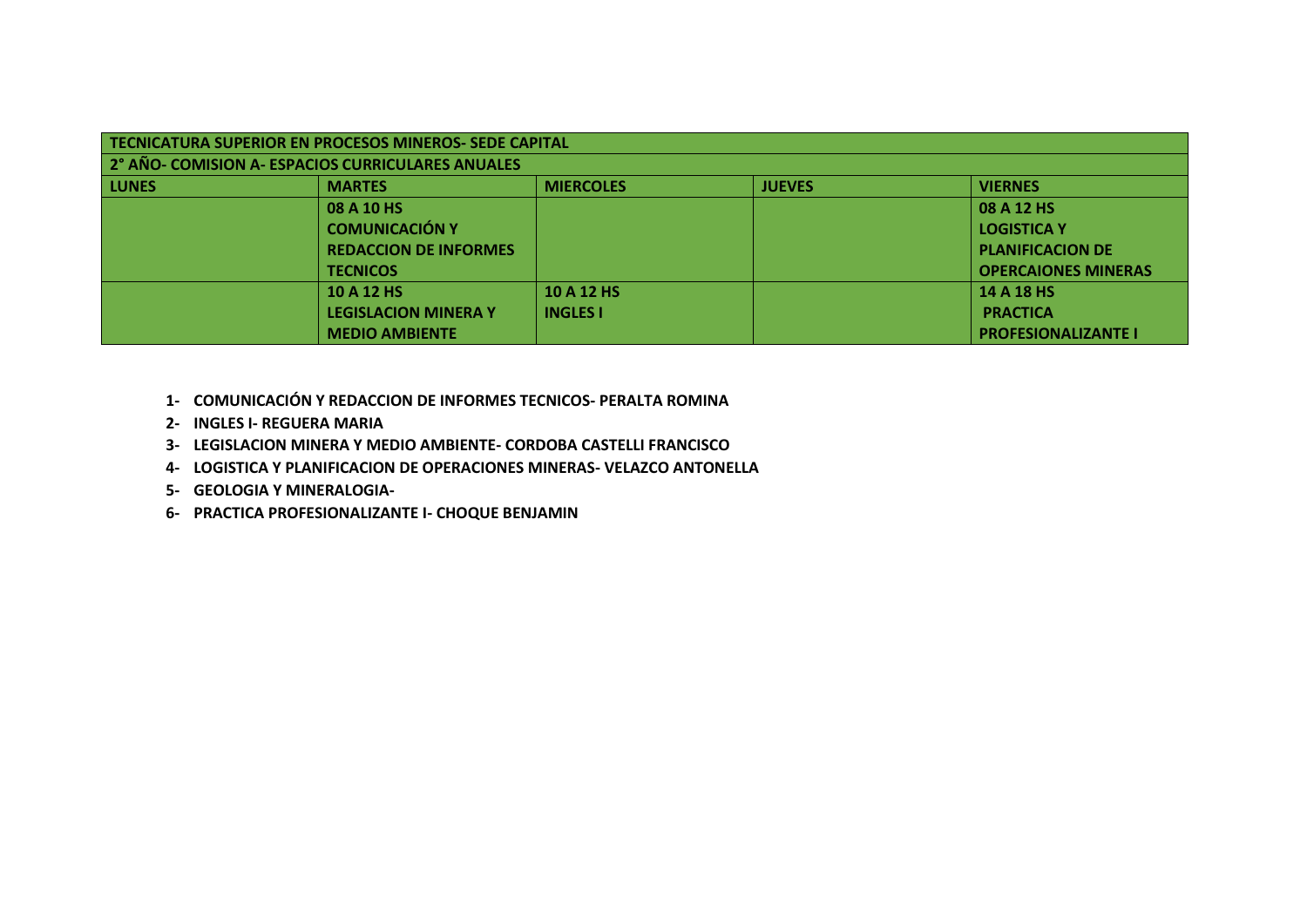| <b>TECNICATURA SUPERIOR EN PROCESOS MINEROS- SEDE CAPITAL</b> |                              |                  |                 |                |  |
|---------------------------------------------------------------|------------------------------|------------------|-----------------|----------------|--|
| 2° AÑO- COMISION B- ESPACIOS CURRICULARES ANUALES             |                              |                  |                 |                |  |
| <b>LUNES</b>                                                  | <b>MARTES</b>                | <b>MIERCOLES</b> | <b>JUEVES</b>   | <b>VIERNES</b> |  |
| 08 A 12 HS                                                    |                              |                  | 08 A 10 HS      |                |  |
| <b>GEOLOGIA Y MINERALOGIA</b>                                 |                              |                  | <b>INGLES I</b> |                |  |
| <b>14 A 18 HS</b>                                             | 10 A 12 HS                   |                  |                 |                |  |
| <b>PRACTICA</b>                                               | <b>COMUNICACIÓN Y</b>        |                  |                 |                |  |
| <b>PROFESIONALIZANTE I</b>                                    | <b>REDACCION DE INFORMES</b> |                  |                 |                |  |
|                                                               | <b>TECNICOS</b>              |                  |                 |                |  |

- **1- COMUNICACIÓN Y REDACCION DE INFORMES TECNICOS- PERALTA ROMINA**
- **2- INGLES I- REGUERA MARIA**
- **3- LEGISLACION MINERA Y MEDIO AMBIENTE- SASETA GISELLE**
- **4- LOGISTICA Y PLANIFICACION DE OPERACIONES MINERAS- VELAZCO ANTONELLA**
- **5- GEOLOGIA Y MINERALOGIA- SASETA PATRICIO**
- **6- PRACTICA PROFESIONALIZANTE I- AYBAR YAMIL**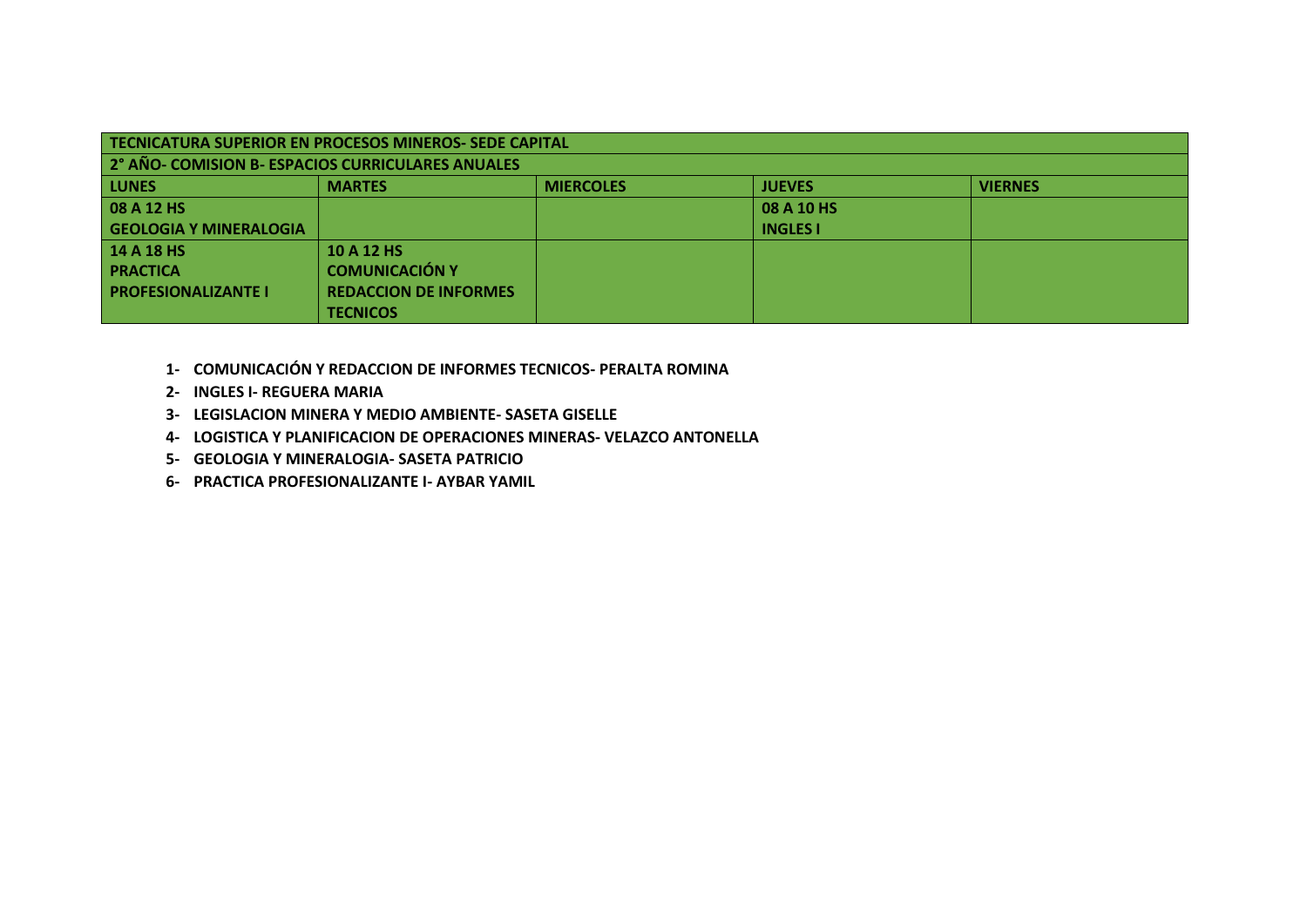|              | TECNICATURA SUPERIOR EN PROCESOS MINEROS- SEDE CAPITAL               |  |                            |                               |  |  |  |
|--------------|----------------------------------------------------------------------|--|----------------------------|-------------------------------|--|--|--|
|              | 2° AÑO- COMISION C- ESPACIOS CURRICULARES ANUALES                    |  |                            |                               |  |  |  |
| <b>LUNES</b> | <b>MIERCOLES</b><br><b>JUEVES</b><br><b>VIERNES</b><br><b>MARTES</b> |  |                            |                               |  |  |  |
|              |                                                                      |  |                            | 08 A 12 HS                    |  |  |  |
|              |                                                                      |  |                            | <b>GEOLOGIA Y MINERALOGIA</b> |  |  |  |
|              | 10 A 12 HS                                                           |  | 10 A 12 HS                 |                               |  |  |  |
|              | <b>COMUNICACIÓN Y</b>                                                |  | <b>INGLES I</b>            |                               |  |  |  |
|              | <b>REDACCION DE INFORMES</b>                                         |  |                            |                               |  |  |  |
|              | <b>TECNICOS</b>                                                      |  |                            |                               |  |  |  |
|              |                                                                      |  | 14 A 18 HS                 |                               |  |  |  |
|              |                                                                      |  | <b>PRACTICA</b>            |                               |  |  |  |
|              |                                                                      |  | <b>PROFESIONALIZANTE I</b> |                               |  |  |  |

- **1- COMUNICACIÓN Y REDACCION DE INFORMES TECNICOS- CAÑETE SILVIA**
- **2- INGLES I- REGUERA MARIA**
- **3- LEGISLACION MINERA Y MEDIO AMBIENTE- SASETA GISELLE**
- **4- LOGISTICA Y PLANIFICACION DE OPERACIONES MINERAS- VELAZCO ANTONELLA**
- **5- GEOLOGIA Y MINERALOGIA- SASETA PATRICIO**
- **6- PRACTICA PROFESIONALIZANTE I- CHOQUE BENJAMIN**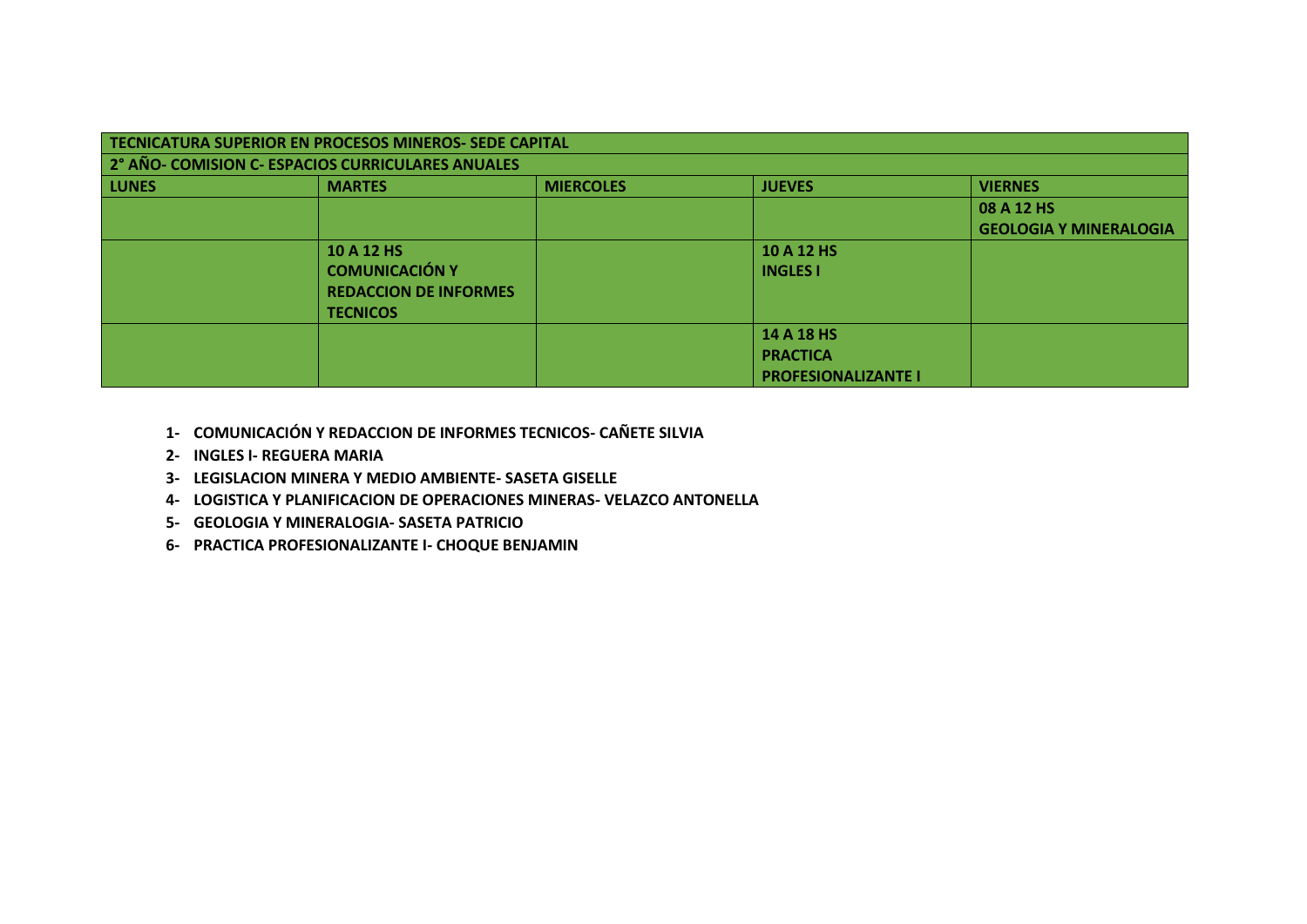| TECNICATURA SUPERIOR EN PROCESOS MINEROS-ANEXO BELEN |                              |                               |               |                |  |
|------------------------------------------------------|------------------------------|-------------------------------|---------------|----------------|--|
| 2° AÑO- COMISION E- ESPACIOS CURRICULARES ANUALES    |                              |                               |               |                |  |
| <b>LUNES</b>                                         | <b>MARTES</b>                | <b>MIERCOLES</b>              | <b>JUEVES</b> | <b>VIERNES</b> |  |
| 15 A 19 HS                                           | 19 A 21 HS                   |                               |               |                |  |
| <b>PRACTICA</b>                                      | <b>COMUNICACIÓN Y</b>        |                               |               |                |  |
| <b>PROFESIONALIZANTE I</b>                           | <b>REDACCION DE INFORMES</b> |                               |               |                |  |
|                                                      | <b>TECNICOS</b>              |                               |               |                |  |
| 19 A 21 HS                                           | 21 A 23 HS                   | 21 A 23 HS                    |               |                |  |
| <b>INGLES I</b>                                      | <b>LEGISLACION MINERA Y</b>  | <b>GEOLOGIA Y MINERALOGIA</b> |               |                |  |
|                                                      | <b>MEDIO AMBIENTE</b>        |                               |               |                |  |

**OBSERVACIONES: MEDALLA FABIANA- GEOLOGIA Y MINERALOGIA- LUNES: 18:45 A 20:45 HS**

- **1- COMUNICACIÓN Y REDACCION DE INFORMES TECNICOS- MIRANDA ANGELA**
- **2- INGLES I- KNOLLER BRAIAN**
- **3- LEGISLACION MINERA Y MEDIO AMBIENTE- REARTES SESTO MARIA**
- **4- LOGISTICA Y PLANIFICACION DE OPERACIONES MINERAS-**
- **5- GEOLOGIA Y MINERALOGIA- MEDALLA MIRANDA FABIANA**
- **6- PRACTICA PROFESIONALIZANTE I- VERON EMMANUEL**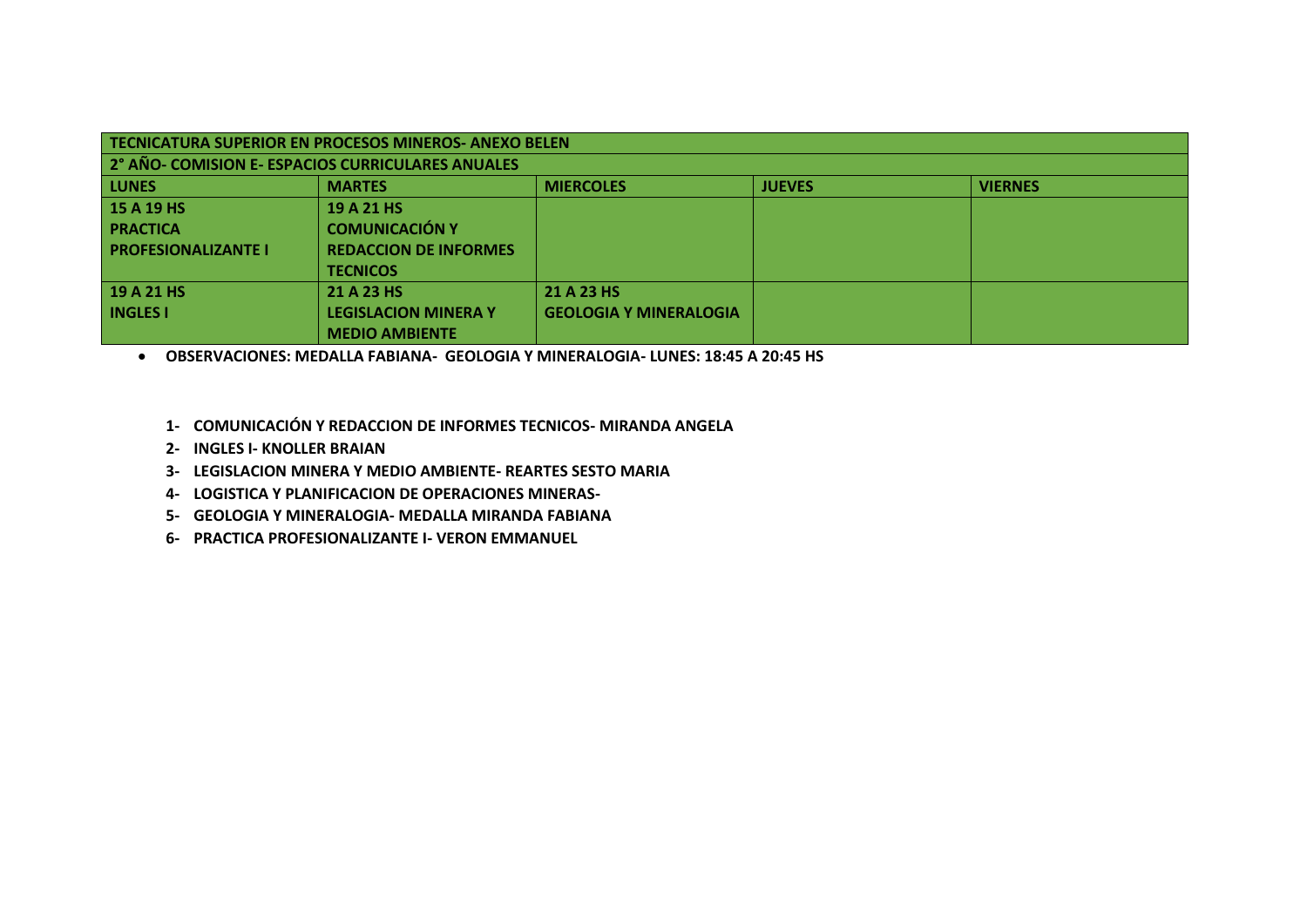| <b>TECNICATURA SUPERIOR EN PROCESOS MINEROS- ANEXO BELEN</b> |                              |                            |                               |                |  |
|--------------------------------------------------------------|------------------------------|----------------------------|-------------------------------|----------------|--|
| 2° AÑO- COMISION F- ESPACIOS CURRICULARES ANUALES            |                              |                            |                               |                |  |
| <b>LUNES</b>                                                 | <b>MARTES</b>                | <b>MIERCOLES</b>           | <b>JUEVES</b>                 | <b>VIERNES</b> |  |
|                                                              | 15 A 19 HS                   | 14 A 18 HS                 | 19 A 23 HS                    |                |  |
|                                                              | <b>PRACTICA</b>              | <b>LOGISTICA Y</b>         | <b>GEOLOGIA Y MINERALOGIA</b> |                |  |
|                                                              | <b>PROFESIONALIZANTE I</b>   | <b>PLANIFICACION DE</b>    |                               |                |  |
|                                                              |                              | <b>OPERACIONES MINERAS</b> |                               |                |  |
| 21 a 23 HS                                                   | 19 A 21 HS                   |                            |                               |                |  |
| <b>INGLES I</b>                                              | <b>LEGISLACION MINERA Y</b>  |                            |                               |                |  |
|                                                              | <b>MEDIO AMBIENTE</b>        |                            |                               |                |  |
|                                                              | 21 A 23 HS                   |                            |                               |                |  |
|                                                              | <b>COMUNICACIÓN Y</b>        |                            |                               |                |  |
|                                                              | <b>REDACCION DE INFORMES</b> |                            |                               |                |  |
|                                                              | <b>TECNICOS</b>              |                            |                               |                |  |

 **OBSERVACIONES: EN EL SISTEMA SAGE NO APARECE EL ALTA DE KNOLLER BRAIAN- HAY UN EXP. EN EL CUAL ALEGA LA INCOMPATIBILIDAD HORARIA DEL MISMO.**

- **1- COMUNICACIÓN Y REDACCION DE INFORMES TECNICOS- MIRANDA ANGELA**
- **2- INGLES I-**
- **3- LEGISLACION MINERA Y MEDIO AMBIENTE- REARTES SESTO MARIA**
- **4- LOGISTICA Y PLANIFICACION DE OPERACIONES MINERAS- SOTO WALTER GUSTAVO**
- **5- GEOLOGIA Y MINERALOGIA- MEDALLA MIRANDA FABIANA**
- **6- PRACTICA PROFESIONALIZANTE I- VERON EMMANUEL**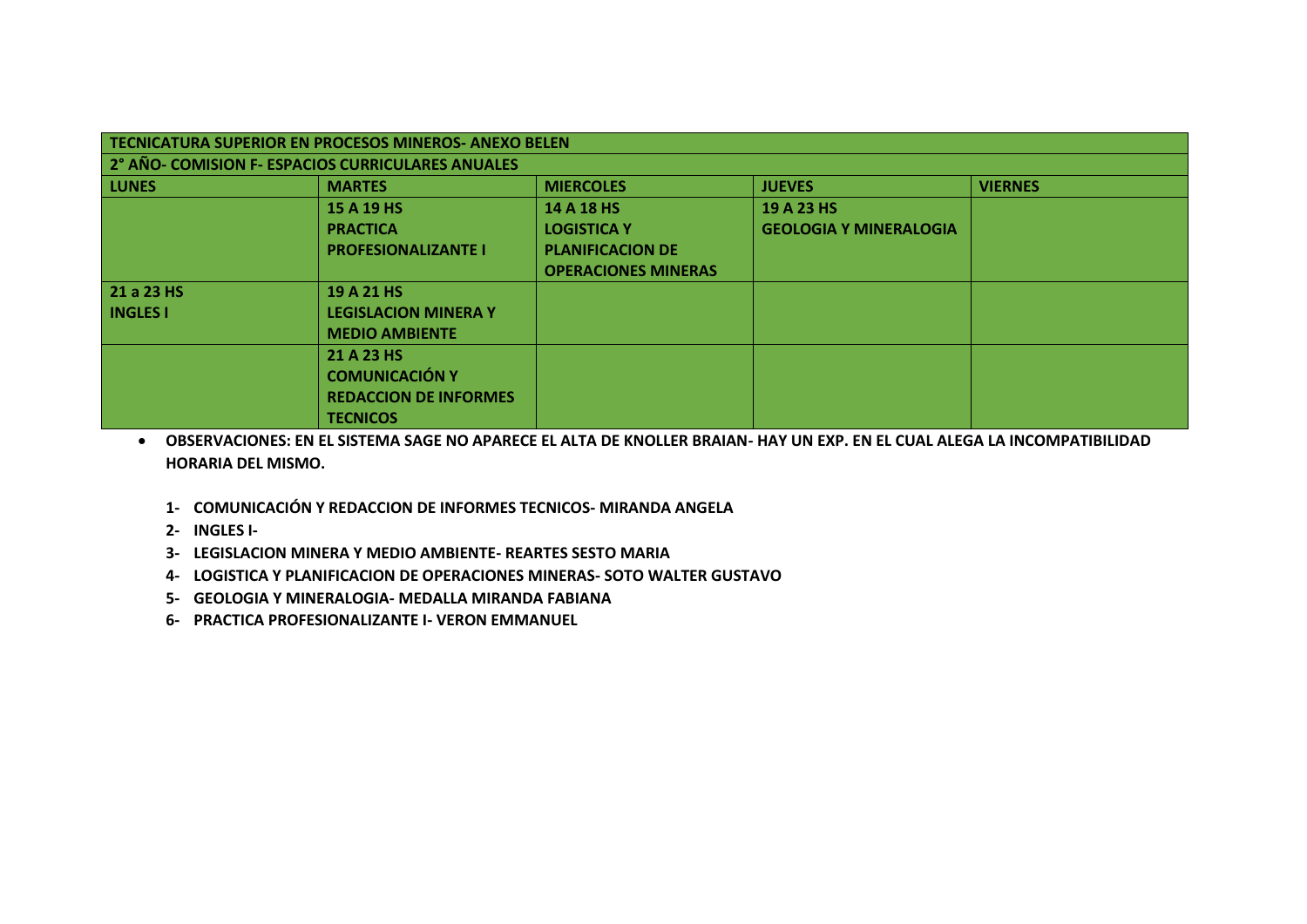| TECNICATURA SUPERIOR EN PROCESOS MINEROS-ANEXO BELEN |               |                            |                             |                               |  |
|------------------------------------------------------|---------------|----------------------------|-----------------------------|-------------------------------|--|
| 2° AÑO- COMISION G- ESPACIOS CURRICULARES ANUALES    |               |                            |                             |                               |  |
| <b>LUNES</b>                                         | <b>MARTES</b> | <b>MIERCOLES</b>           | <b>JUEVES</b>               | <b>VIERNES</b>                |  |
| 19 A 21 HS                                           |               | 14 A 18 HS                 | 14 A 18 HS                  | 17 A 21 HS                    |  |
| <b>COMUNICACIÓN Y</b>                                |               | <b>PRACTICA</b>            | <b>LOGISTICA Y</b>          | <b>GEOLOGIA Y MINERALOGIA</b> |  |
| <b>REDACCION DE INFORMES</b>                         |               | <b>PROFESIONALIZANTE I</b> | <b>PLANIFICACION DE</b>     |                               |  |
| i tecnicos                                           |               |                            | <b>OPERACIONES MINERAS</b>  |                               |  |
|                                                      |               |                            | 19 A 21 HS                  |                               |  |
|                                                      |               |                            | <b>LEGISLACION MINERA Y</b> |                               |  |
|                                                      |               |                            | <b>MEDIO AMBIENTE</b>       |                               |  |
|                                                      |               |                            | 21 a 23 HS                  |                               |  |
|                                                      |               |                            | <b>INGLES I</b>             |                               |  |

- **1- COMUNICACIÓN Y REDACCION DE INFORMES TECNICOS- MIRANDA ANGELA**
- **2- INGLES I- KNOLLER BRAIAN**
- **3- LEGISLACION MINERA Y MEDIO AMBIENTE- REARTES SESTO MARIA**
- **4- LOGISTICA Y PLANIFICACION DE OPERACIONES MINERAS- SOTO WALTER GUSTAVO**
- **5- GEOLOGIA Y MINERALOGIA- MEDALLA MIRANDA FABIANA**
- **6- PRACTICA PROFESIONALIZANTE I- AYBAR YAMIL**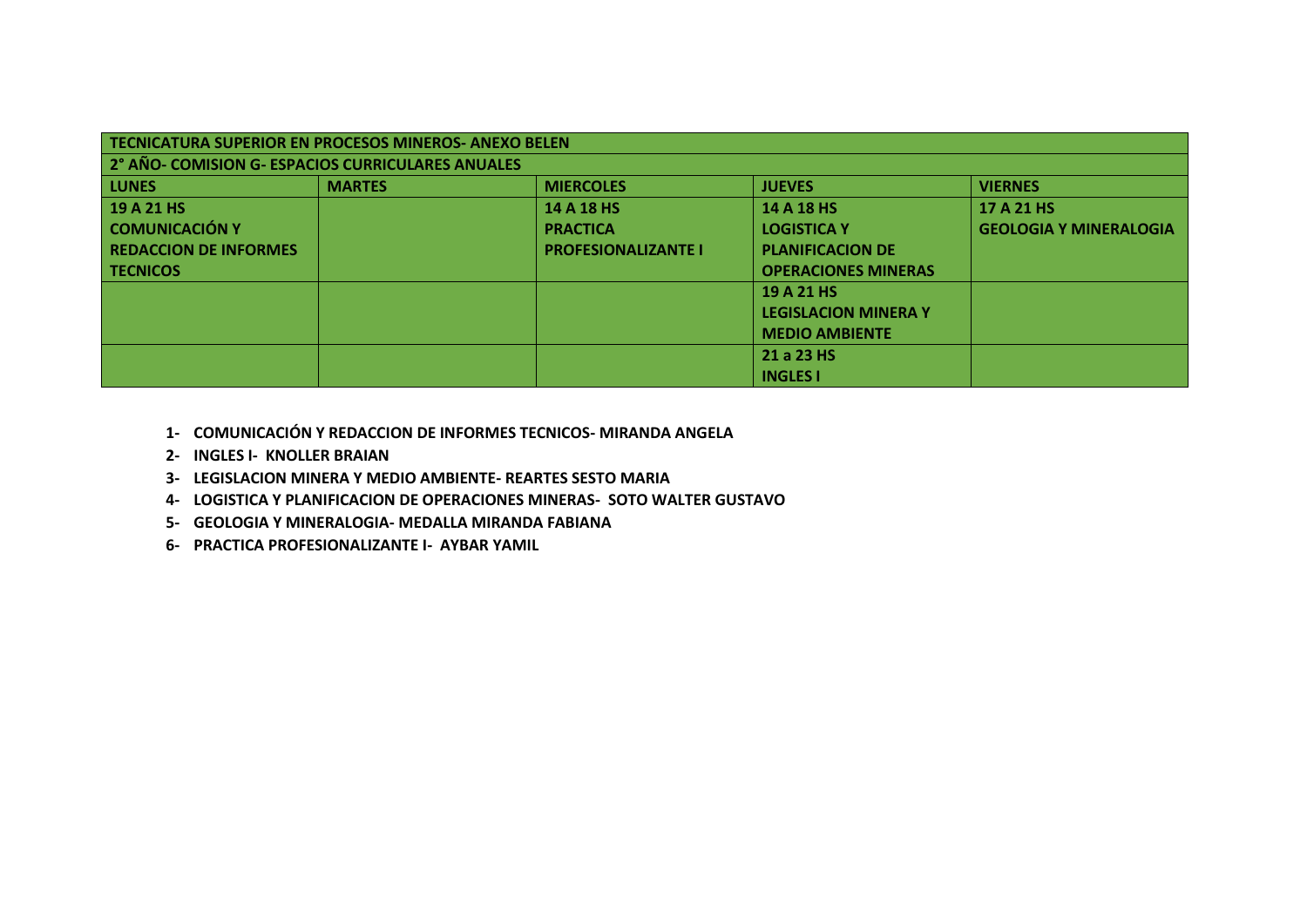| TECNICATURA SUPERIOR EN PROCESOS MINEROS-ANEXO HUALFIN |                                                   |                  |                              |                |  |
|--------------------------------------------------------|---------------------------------------------------|------------------|------------------------------|----------------|--|
|                                                        | 2° AÑO- COMISION I- ESPACIOS CURRICULARES ANUALES |                  |                              |                |  |
| <b>LUNES</b>                                           | <b>MARTES</b>                                     | <b>MIERCOLES</b> | <b>JUEVES</b>                | <b>VIERNES</b> |  |
| 19 A 21 HS                                             | 19 A 23 HS                                        |                  | 19 A 21 HS                   |                |  |
| <b>INGLES</b>                                          | <b>PRACTICA</b>                                   |                  | <b>COMUNICACIÓN Y</b>        |                |  |
|                                                        | <b>PROFESIONALIZANTE I</b>                        |                  | <b>REDACCION DE INFORMES</b> |                |  |
|                                                        |                                                   |                  | <b>TECNICOS</b>              |                |  |
|                                                        |                                                   |                  | 21 A 23 HS                   |                |  |
|                                                        |                                                   |                  | <b>LEGISLACION MINERA Y</b>  |                |  |
|                                                        |                                                   |                  | <b>MEDIO AMBIENTE</b>        |                |  |

- **1- COMUNICACIÓN Y REDACCION DE INFORMES TECNICOS- MIRANDA ANGELA**
- **2- INGLES I- AGUIRRE CRISTINA**
- **3- LEGISLACION MINERA Y MEDIO AMBIENTE- MAZZUCO EZEQUIEL**
- **4- LOGISTICA Y PLANIFICACION DE OPERACIONES MINERAS-**
- **5- GEOLOGIA Y MINERALOGIA-**
- **6- PRACTICA PROFESIONALIZANTE I- VERON EMMANUEL**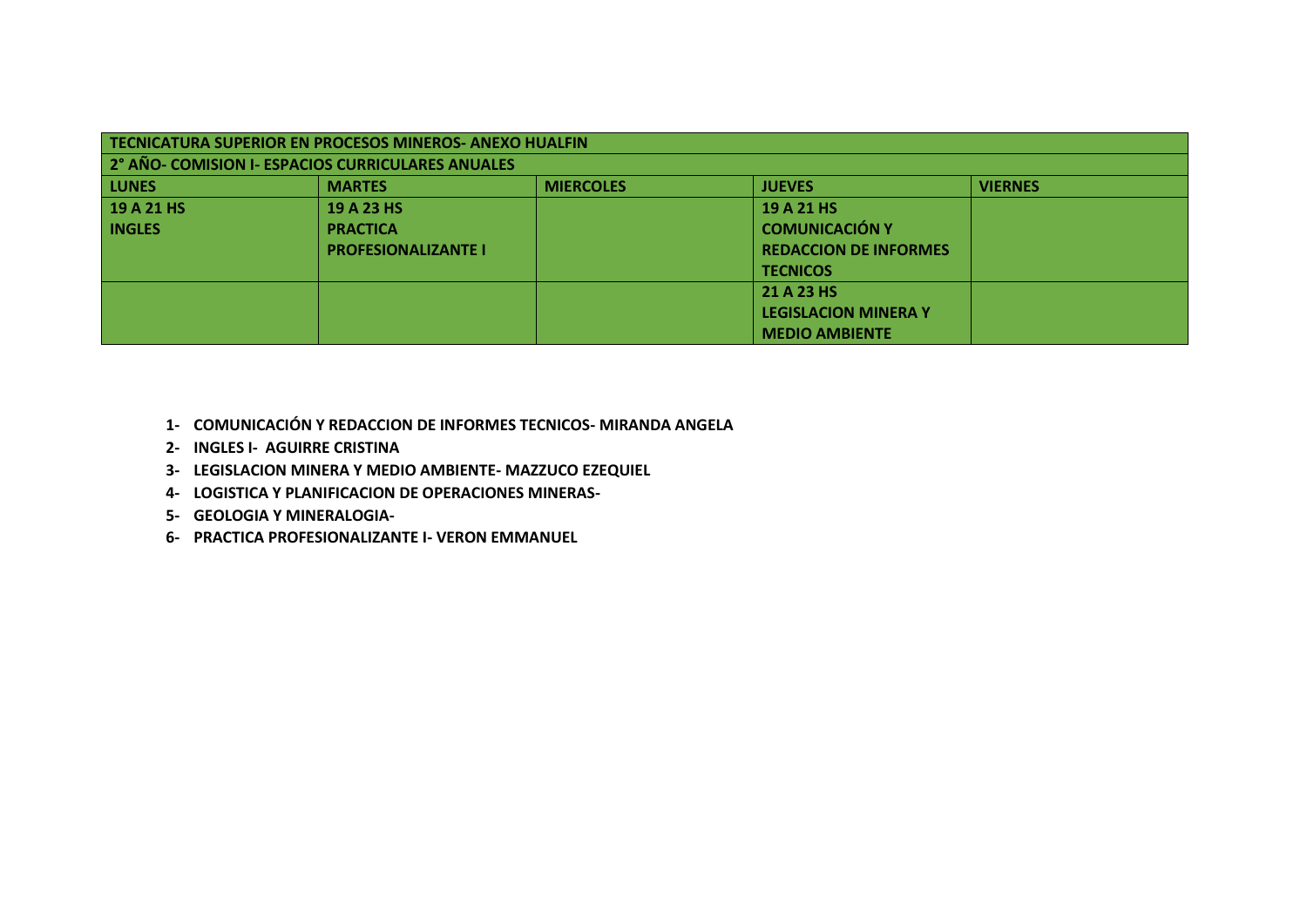| TECNICATURA SUPERIOR EN PROCESOS MINEROS- ANEXO HUALFIN |                            |                  |                             |                |  |
|---------------------------------------------------------|----------------------------|------------------|-----------------------------|----------------|--|
| 2° AÑO- COMISION J- ESPACIOS CURRICULARES ANUALES       |                            |                  |                             |                |  |
| <b>LUNES</b>                                            | <b>MARTES</b>              | <b>MIERCOLES</b> | <b>JUEVES</b>               | <b>VIERNES</b> |  |
|                                                         | 15 A 19 HS                 |                  |                             |                |  |
|                                                         | <b>PRACTICA</b>            |                  |                             |                |  |
|                                                         | <b>PROFESIONALIZANTE I</b> |                  |                             |                |  |
| 21 A 23 HS                                              | 21 A 23 HS                 |                  | 21 A 23 HS                  |                |  |
| <b>INGLES I</b>                                         | <b>COMUNICACIÓN Y</b>      |                  | <b>LEGISLACION MINERA Y</b> |                |  |
| <b>REDACCION DE INFORMES</b><br><b>MEDIO AMBIENTE</b>   |                            |                  |                             |                |  |
|                                                         | <b>TECNICOS</b>            |                  |                             |                |  |

**OBSERVACIONES: VERON EMMANUEL REPITE HORARIO DE PRACTICA PROFESIONALIZANTE I EN BELEN Y HUALFIN.**

- **1- COMUNICACIÓN Y REDACCION DE INFORMES TECNICOS- PEÑALOZA JUAN**
- **2- INGLES I- AGUIRRE CRISTINA**
- **3- LEGISLACION MINERA Y MEDIO AMBIENTE- MAZZUCO EZEQUIEL**
- **4- LOGISTICA Y PLANIFICACION DE OPERACIONES MINERAS-**
- **5- GEOLOGIA Y MINERALOGIA-**
- **6- PRACTICA PROFESIONALIZANTE I- VERON EMMANUEL**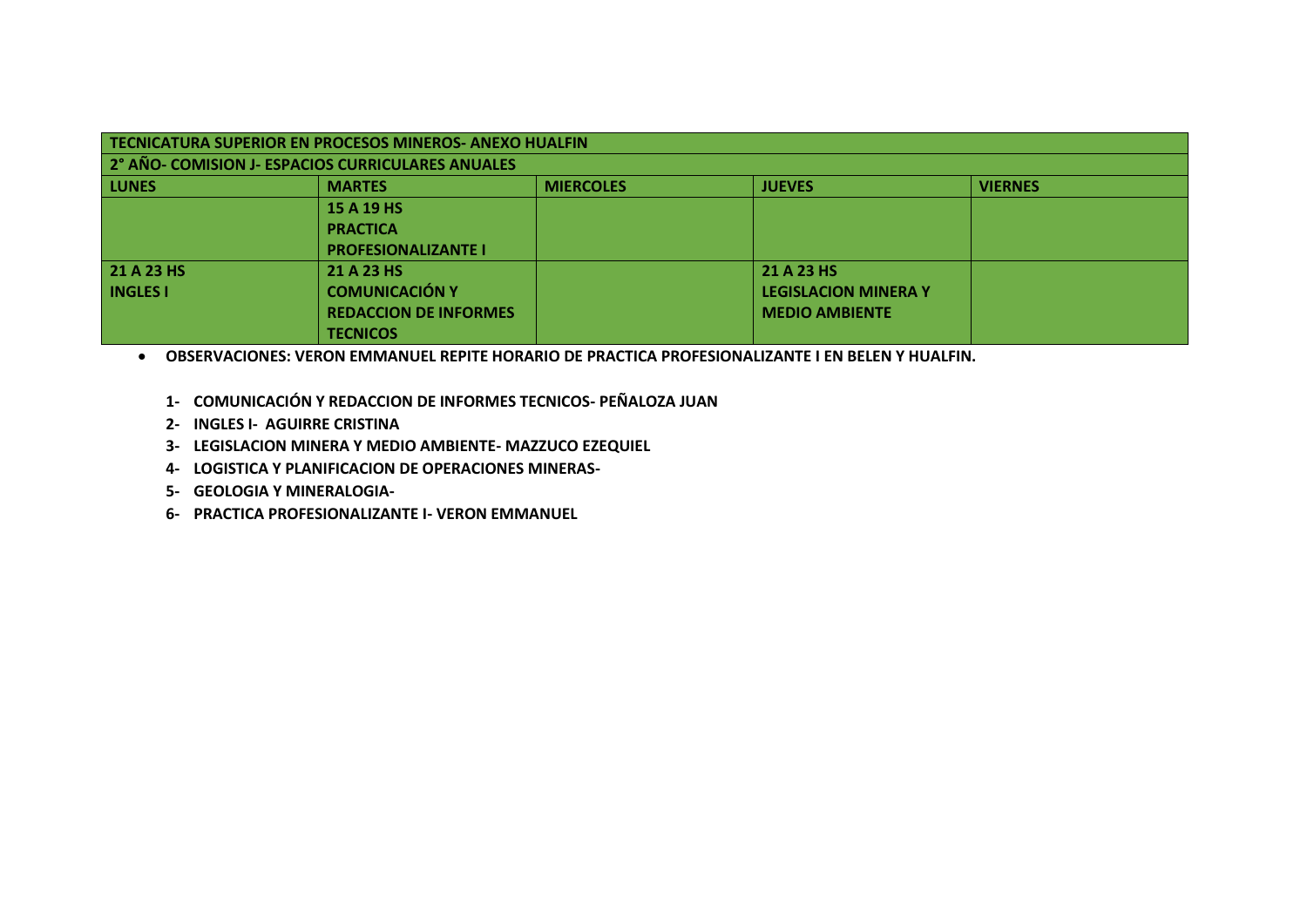| TECNICATURA SUPERIOR EN PROCESOS MINEROS- SEDE CAPITAL |                                                                      |               |                    |  |  |  |
|--------------------------------------------------------|----------------------------------------------------------------------|---------------|--------------------|--|--|--|
| 3° AÑO- COMISION A - ESPACIOS CURRICULARES ANUALES     |                                                                      |               |                    |  |  |  |
| <b>LUNES</b>                                           | <b>VIERNES</b><br><b>MIERCOLES</b><br><b>JUEVES</b><br><b>MARTES</b> |               |                    |  |  |  |
|                                                        | 08 A 10 HS                                                           |               | 08 A 10 HS         |  |  |  |
|                                                        | <b>INGLES I</b>                                                      |               | <b>INFORMATICA</b> |  |  |  |
|                                                        | 14 A 16 HS                                                           |               |                    |  |  |  |
| <b>ETICA Y RESPONSABILIDAD</b>                         |                                                                      |               |                    |  |  |  |
|                                                        |                                                                      | <b>SOCIAL</b> |                    |  |  |  |

- **1- ETICA Y RESPONSABILIDAD SOCIAL- HERNANDEZ SIMON**
- **2- INFORMATICA- VIVANCO RODOLFO**
- **3- INGLES II- FERNANDEZ LILIANA**
- **4- TECNOLOGIA CARTOGRAFICA-**
- **5- GESTION MINERA**
- **6- EVALUACION Y GESTION DE PROYECTOS MINEROS**
- **7- PRACTICA PROFESIONALIZANTE II-**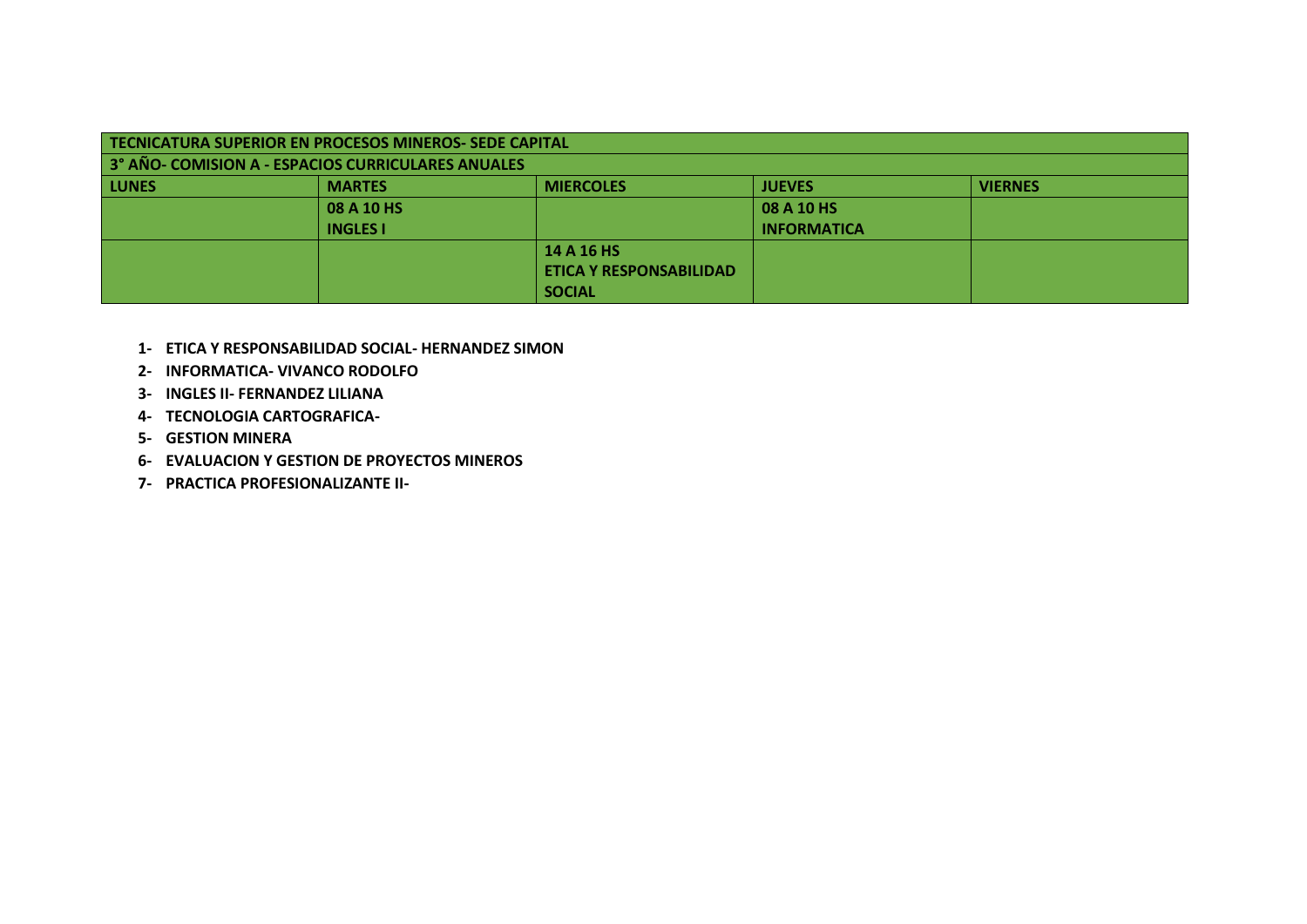| TECNICATURA SUPERIOR EN PROCESOS MINEROS- SEDE CAPITAL                   |                                                                      |            |            |  |  |  |  |
|--------------------------------------------------------------------------|----------------------------------------------------------------------|------------|------------|--|--|--|--|
| 3° AÑO- COMISION B - ESPACIOS CURRICULARES ANUALES                       |                                                                      |            |            |  |  |  |  |
| <b>LUNES</b>                                                             | <b>JUEVES</b><br><b>VIERNES</b><br><b>MARTES</b><br><b>MIERCOLES</b> |            |            |  |  |  |  |
|                                                                          |                                                                      |            |            |  |  |  |  |
|                                                                          | 10 A 12 HS                                                           | 16 A 18 HS | 10 A 12 HS |  |  |  |  |
| <b>INFORMATICA</b><br><b>INGLES II</b><br><b>ETICA Y RESPONSABILIDAD</b> |                                                                      |            |            |  |  |  |  |
|                                                                          | <b>SOCIAL</b>                                                        |            |            |  |  |  |  |

- **1- ETICA Y RESPONSABILIDAD SOCIAL- HERNANDEZ SIMON**
- **2- INFORMATICA- VIVANCO RODOLFO**
- **3- INGLES II- FERNANDEZ LILIANA**
- **4- TECNOLOGIA CARTOGRAFICA-**
- **5- GESTION MINERA**
- **6- EVALUACION Y GESTION DE PROYECTOS MINEROS**
- **7- PRACTICA PROFESIONALIZANTE II-**